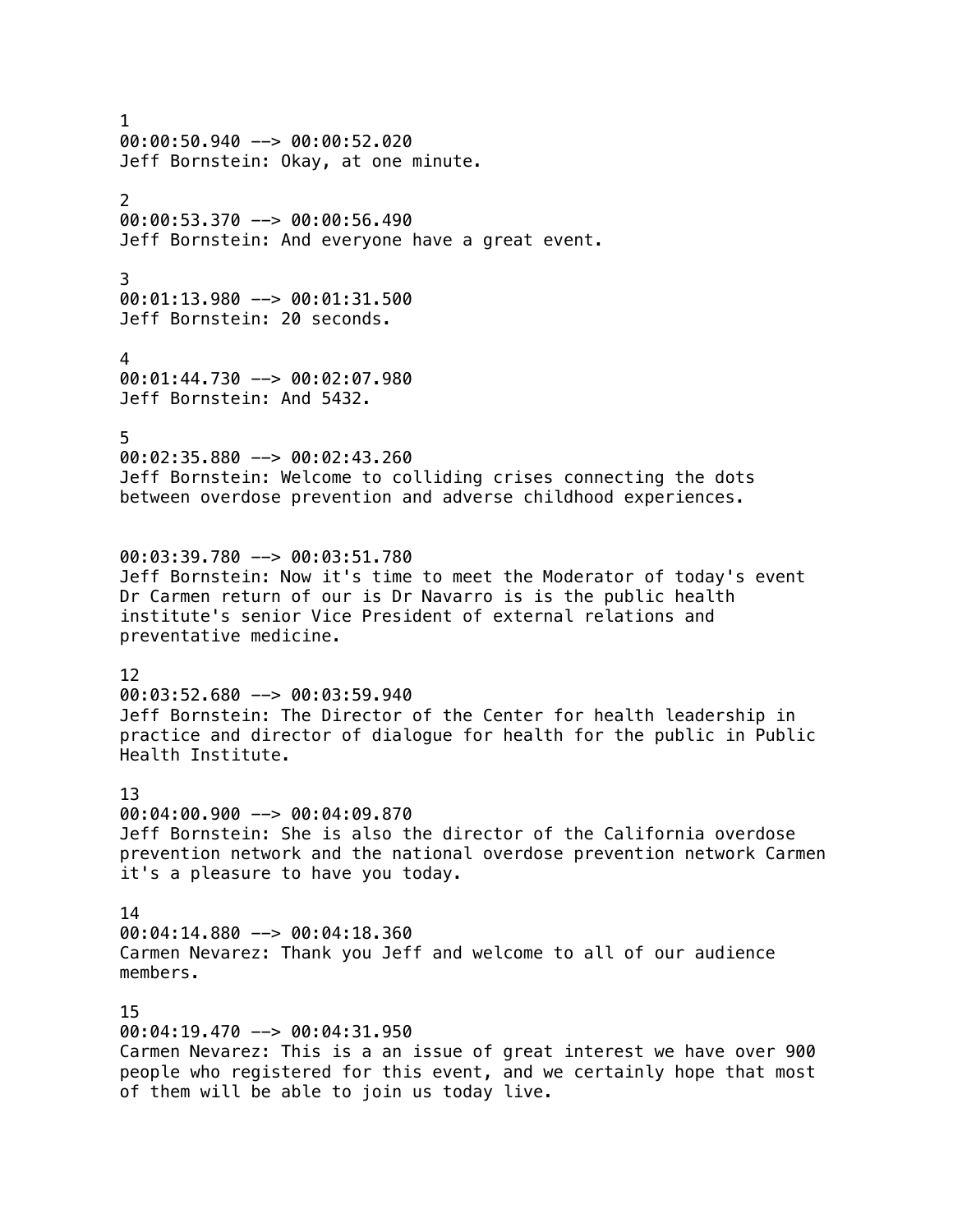16 00:04:32.340 --> 00:04:41.730 Carmen Nevarez: If not, all of these sessions are recorded and kept on the dial up for health website so you can come back and listen to them at any point it's a real pleasure to. 17 00:04:42.630 --> 00:04:52.890 Carmen Nevarez: introduce the two excellent speakers that we have today what I wanted to start off with his talking a little bit about our learning objectives, so if you can advance to that slide. 18 00:04:53.550 --> 00:04:59.280 Carmen Nevarez: That were there okay so we'll start by introducing the note the national overdose prevention network. 19 00:04:59.610 --> 00:05:11.880 Carmen Nevarez: described the intersection between adverse childhood experiences and substance use and then explore on how to build effective partnerships to prevent the downstream impacts of childhood trauma.  $20$ 00:05:14.130 --> 00:05:21.540 Carmen Nevarez: I want to just tell you next slide please i'd like to just tell you a little bit about the national overdose prevention network in. 21 00:05:22.650 --> 00:05:33.270 Carmen Nevarez: Our team and Public Health Institute Center for health leadership and practice launched a statewide forum for all coalition's organizations and individuals working to combat opioid crisis in California. 22 00:05:34.020 --> 00:05:50.190 Carmen Nevarez: Through that work we've learned a lot about what it takes to serve through a network of 33 million Californians to help them to really fortify their efforts in fighting opioid overdose in their communities what we've learned is that. 23 00:05:51.270 --> 00:06:00.600 Carmen Nevarez: Changing changing things at a local level really requires strong partnerships leveraging assets that are already in the

Community.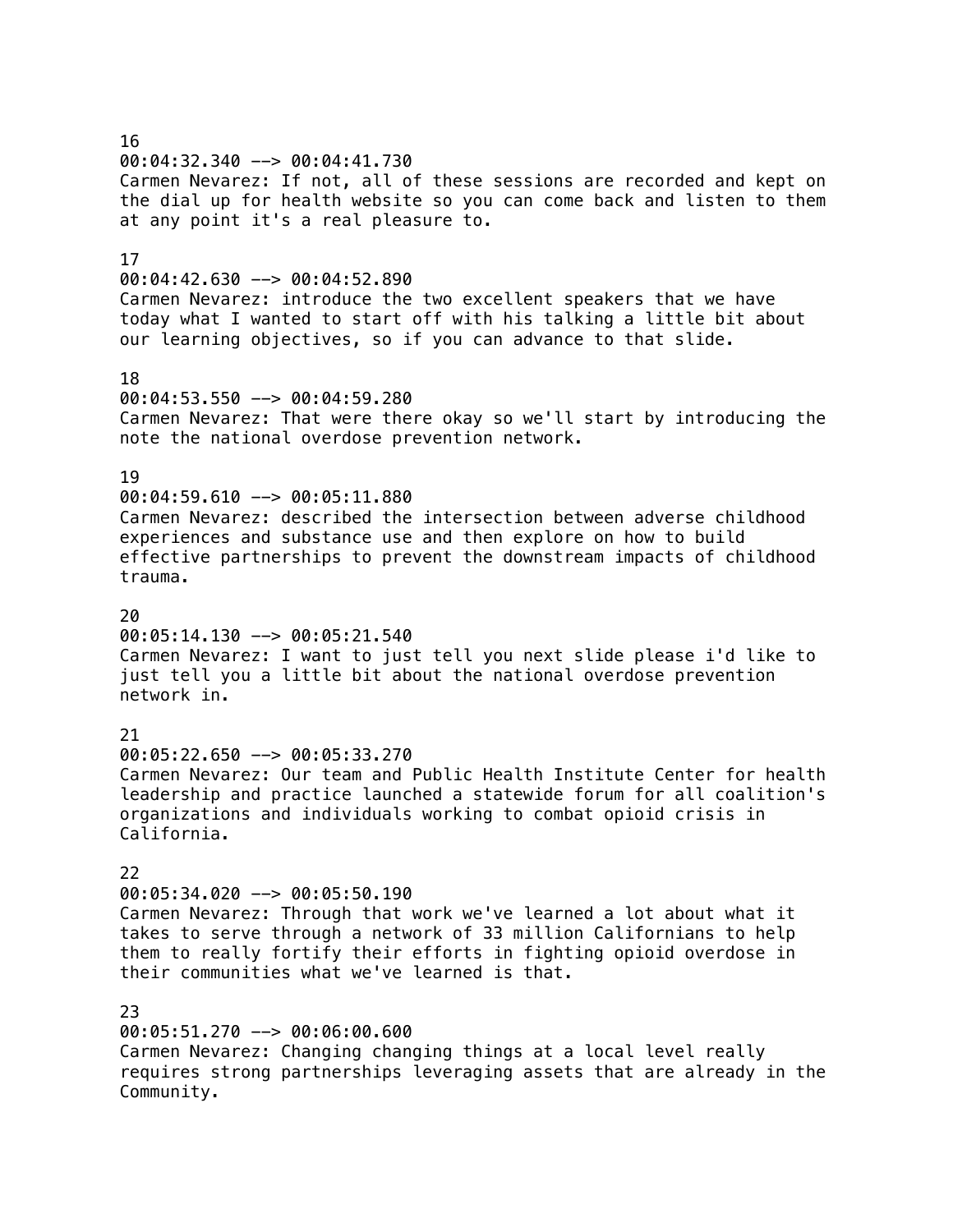00:06:01.350 --> 00:06:09.300 Carmen Nevarez: working across sectors by bringing everybody to the table and adopting what works never reinventing the wheel, if we can help it. 25  $00:06:09.810$  -->  $00:06:13.860$ Carmen Nevarez: These we've learned are the ingredients for successful work in this field. 26  $00:06:14.340$  -->  $00:06:29.550$ Carmen Nevarez: Because we want to enlarge this conversation and bring in both the knowledge and experience earned in the rest of the nation, as well as explore with you the topics of most timely concern we have created the national overdose prevention network. 27 00:06:30.060 --> 00:06:45.150 Carmen Nevarez: we're looking at the best practices in overdose prevention working smarter and more effectively together communicating for impact, making data informed decisions and planning for sustainable programs and services next slide please. 28  $00:06:47.190$  -->  $00:06:59.430$ Carmen Nevarez: Stopping overdose deaths requires collaboration from key partners in your Community getting your local leaders together to implement Community driven initiatives aligned with evidence based practices.  $29$ 00:06:59.910 --> 00:07:06.780 Carmen Nevarez: supports us to develop a stronger local response and really respond to what the Community needs and wants. 30 00:07:07.290 --> 00:07:19.320 Carmen Nevarez: It helps us to strengthen our systems and make sure that we're generating the dialogue between between sectors and it helps us most and sustaining action and really carrying this work over and in the long term next slide. 31 00:07:20.340 --> 00:07:32.700

Carmen Nevarez: The key themes that really organize our work are preventing new addictions managing pain safely treating addiction and stopping overdose deaths you'll see these themes in everything that we

 $24$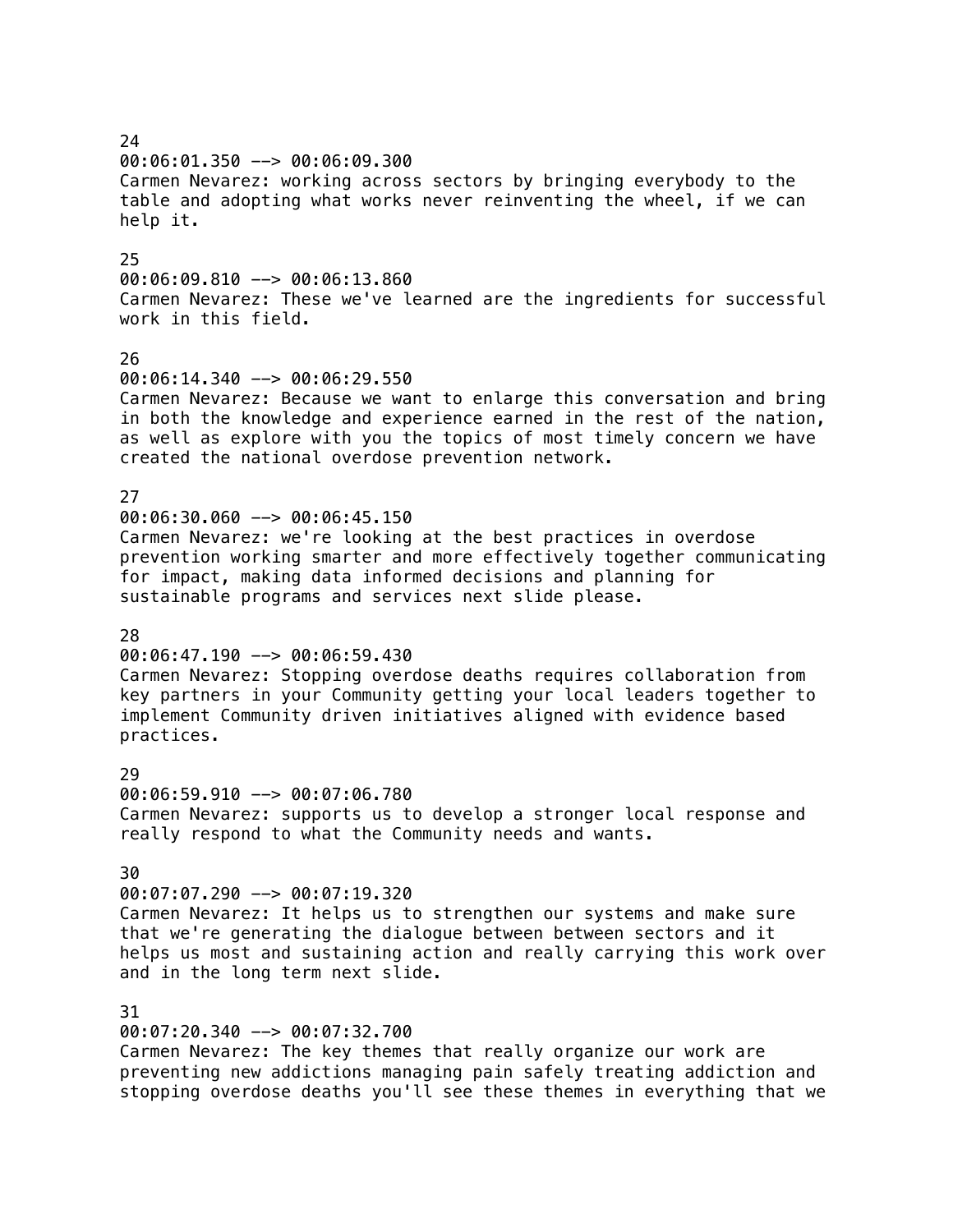talked about. 32 00:07:33.780 --> 00:07:34.680 Carmen Nevarez: Next slide please. 33 00:07:35.880 --> 00:07:54.780 Carmen Nevarez: So i'd like to get a brief idea of who all is in the audience if you wouldn't mind participating in this poll, to what extent do you currently implement strategies that address adverse childhood experiences your choices are, to a great extent somewhat not at all. 34 00:07:56.040 --> 00:08:02.250 Carmen Nevarez: So if you'll take a moment to answer that poll, I will go ahead and introduce. 35 00:08:03.570 --> 00:08:06.420 Carmen Nevarez: introduce the speakers and then we'll come back and look at the poll results. 36 00:08:07.110 --> 00:08:16.350 Carmen Nevarez: So our first speaker is going to be brandon Jones was a psycho therapist professor and consultant he specializes in adverse childhood experiences. 37 00:08:16.980 --> 00:08:28.230 Carmen Nevarez: Historical and intergenerational trauma social emotional intelligence leadership and youth justice brandon holds a BA in sociology from the University of Minnesota. 38 00:08:28.890 --> 00:08:36.630 Carmen Nevarez: A master's in Community psychology from metropolitan State University and a master's in psychotherapy from Adler graduate school. 39 00:08:37.590 --> 00:08:45.120 Carmen Nevarez: Our second presenter will be Kelly King, who is a senior ta consultant, with a are more than a decade of. 40 00:08:45.450 --> 00:08:58.710 Carmen Nevarez: direct experience developing managing and evaluating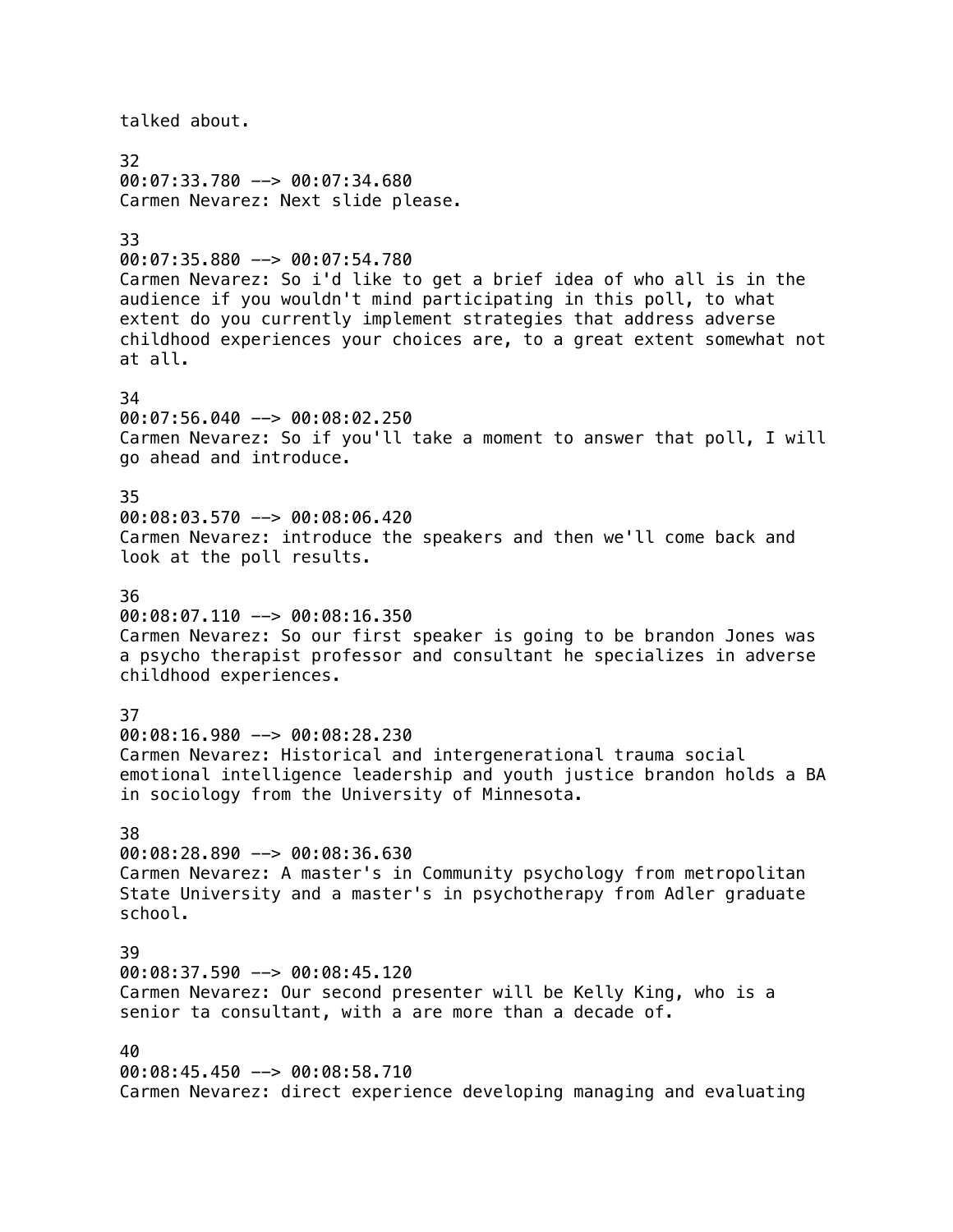Community based cross sector initiatives designed to improve health and risk reduce recidivism outcomes in individuals impacted by addiction. 41 00:08:59.520 --> 00:09:13.050 Carmen Nevarez: As an expert with a our centre for addiction and research and effective solutions, Dr King also assist in the formation and execution strategies to prevent and reduce negative consequences associated with substance abuse incarceration. 42 00:09:14.730 --> 00:09:28.140 Carmen Nevarez: she's administered several online trainings on aces and her relationship between trauma and addiction to state and law enforcement officials first responders district attorneys medical providers and correctional staff. 43 00:09:29.400 --> 00:09:43.800 Carmen Nevarez: So with that very brief introduction of her to really talented and experienced speakers, I want to go back and look at the results of the poll it's got a little idea of who is out here, so to 25% of you have a very good. 44 00:09:45.270 --> 00:09:46.980 Carmen Nevarez: Have have a very good. 45 00:09:50.640 --> 00:10:03.930 Carmen Nevarez: are implementing a strategies strategies that address aces to a great extent and somewhat 60% of you, but there are 15% of you will haven't gotten there yet, and so we're hoping by today's. 46  $00:10:05.160$  -->  $00:10:21.060$ Carmen Nevarez: By today's presentations that we can pick that up a little bit and really get a better understanding of where and how to to integrate strategies that address aces in your practice so let's start with brandon Jones brandon you've got the MIC. 47 00:10:22.500 --> 00:10:34.350 Brandon Jones: awesome greetings everybody I hope everyone's doing well today, I look forward to sharing my some of my perspectives on aces and the continuing dialogue that we're going to have moving forward, but we go to the next slide.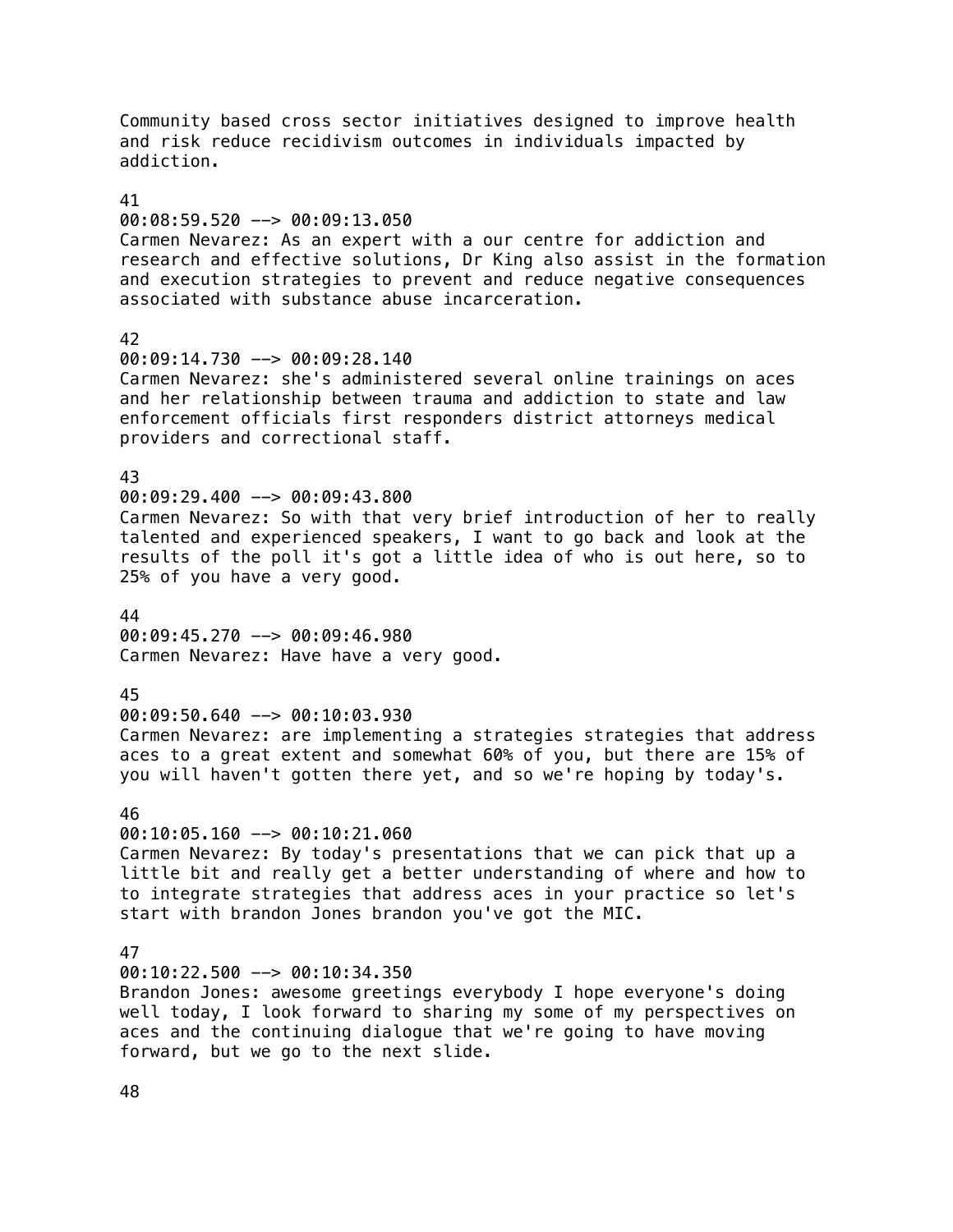00:10:36.390 --> 00:10:42.060 Brandon Jones: So one thing that I like to do when discussing aces is given a nice definition for trauma. 49 00:10:42.360 --> 00:10:47.940 Brandon Jones: That is understood by anyone I come in contact with so, no matter where you answered. 50  $00:10:48.180$  -->  $00:10:59.160$ Brandon Jones: On the pole as far as you know, having a lot of information around aces or implementation somewhat or not at all, you understand you could understand that psychological trauma is a deep emotional world. 51 00:10:59.400 --> 00:11:09.360 Brandon Jones: There are a lot of fancy textbooks with fancy academic definitions for trauma, but a deep emotional wound, is something that anyone can understand and it's important understand that. 52 00:11:09.900 --> 00:11:17.040 Brandon Jones: everyone's trauma impacts them differently, you know I myself, even with my fancy bio and all my degrees and things like that. 53 00:11:17.340 --> 00:11:24.780 Brandon Jones: I experienced trauma for me this trauma work is very personal and professional and the trauma that I experienced was domestic violence, also grew up in Parliament. 54 00:11:25.170 --> 00:11:28.890 Brandon Jones: And those are above you know one poverty is not under original a. 55 00:11:29.310 --> 00:11:36.870 Brandon Jones: calculator but domestic violence or intimate partner violence is so for me when I learned about as when I became a state. 56 00:11:37.140 --> 00:11:46.020 Brandon Jones: trainer in the state of Minnesota four aces I was very shocked by the information that I was there I was understanding, but

it made a lot of sense because I also lived it.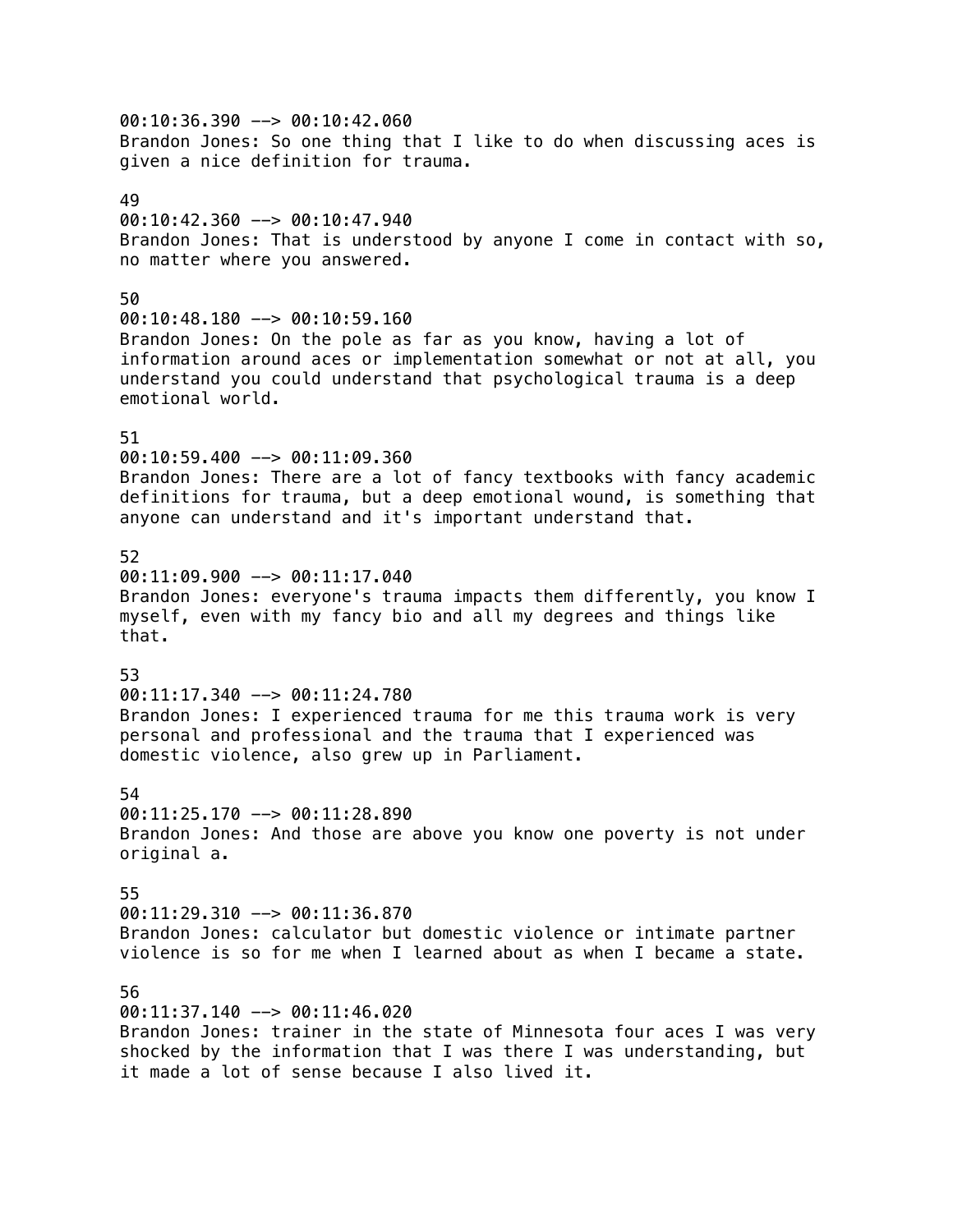57 00:11:46.260 --> 00:11:56.100 Brandon Jones: And not just did it professionally So for me when I talk about trauma trauma often comes in, is connected to toxic stress and toxic stress environments. 58 00:11:56.340 --> 00:12:02.070 Brandon Jones: Unfortunately, we have so many people that are in toxic stress environments and don't even realize it. 59 00:12:02.370 --> 00:12:14.310 Brandon Jones: Now, even over the last year and a half or so since coven coven 19 has made a lot of our places and spaces toxic stress environments that we necessarily did not know or even think we're toxic stress environments. 60  $00:12:14.520$  -->  $00:12:19.590$ Brandon Jones: And we're starting to see that play a role in our mental health and there's been this term called languishing. 61  $0.12:19.830$  -->  $0.0112:29.490$ Brandon Jones: That has been shared that just talks about how a lot of us are in this fall, we might not necessarily have a mental health diagnosis, but we're in this kind of fog and we're starting to feel some symptoms. 62 00:12:29.730 --> 00:12:34.560 Brandon Jones: And you know we are we have collectively experienced something and that's important for us to understand. 63  $00:12:34.740$  -->  $00:12:40.860$ Brandon Jones: To be honest about and to also realized, what do we do about it, because when it comes to prevention, what happens when people struggle. 64  $00:12:41.100$  -->  $00:12:50.760$ Brandon Jones: A lot of times will turn the substances alcohol, you know intake increases, you know you might even start experimenting due to not filling your very best next slide please. 65 00:12:52.500 --> 00:13:02.040 Brandon Jones: So for me as you've seen on my slide I am the newly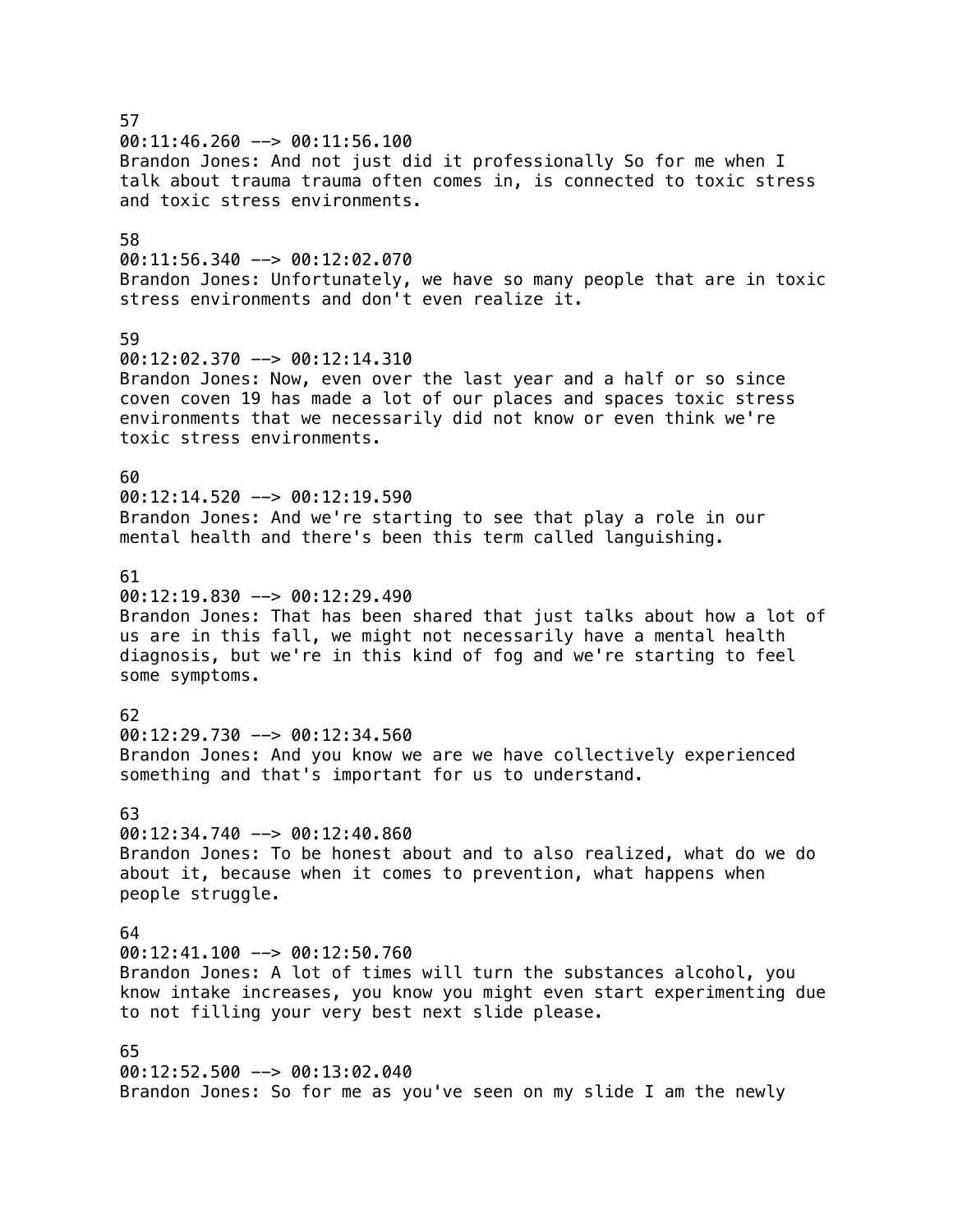appointed executive director of an organization called Minnesota Association for children's mental health. 66  $00:13:02.460$  -->  $00:13:14.070$ Brandon Jones: And we we address aces and other things very directly all things mental health and mental wellness when it comes to families and young children or adolescents as well, actually so. 67  $00:13:14.640$  -->  $00:13:24.000$ Brandon Jones: Our role again our role is to do three things one we educate the professions that touch base with young people, so this may be early childhood. 68 00:13:24.330 --> 00:13:35.790 Brandon Jones: This may be educators mental health professionals, sometimes even chemical dependency professionals and other elements, where kids are connected and when they start to show what behavioral issues mental health issues. 69 00:13:36.030 --> 00:13:38.220 Brandon Jones: and other struggles so that's one pillar that we do. 70 00:13:38.580 --> 00:13:50.220 Brandon Jones: We also have a division in department that focuses specifically on parent coaching so we help parents who have children with mental health diagnosis understand those diagnosis so information. 71 00:13:50.520 --> 00:13:59.520 Brandon Jones: come up with strategies on how to address those things and to make sure their family is in a place of stabilization and then we also offer resources to those families as well. 72 00:13:59.970 --> 00:14:09.690 Brandon Jones: And then the third pillar to our organization is we use arts to connect with young people, we have a podcast we have a digital digital magazine, and we do plays. 73 00:14:10.230 --> 00:14:20.040

Brandon Jones: And we had to make those digital overcome it, but it will before over we did them in person and we love, we look forward to returning to those all focus on on the mental and emotional wellness.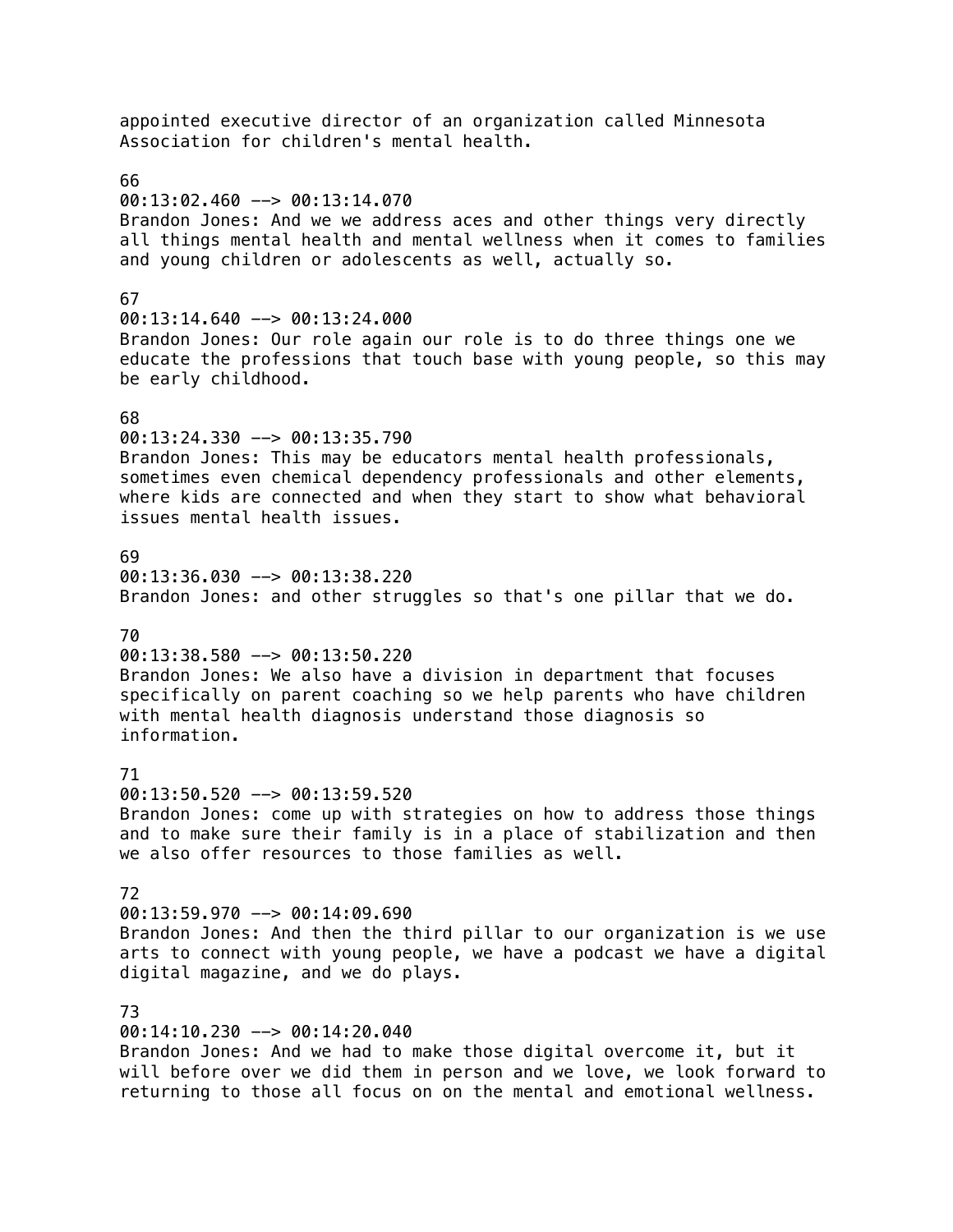74 00:14:20.400 --> 00:14:27.810 Brandon Jones: of children and we co create those plays with children, so they have ways to express themselves through art. 75  $00:14:28.080$  -->  $00:14:35.670$ Brandon Jones: And for their own healing so for us this is how we look at aces and how we connect your childhood trauma through the work that we do as an organization. 76 00:14:36.000 --> 00:14:42.270 Brandon Jones: And then again for me the trauma work is very personal and professional, I am a certified trainer. 77 00:14:42.930 --> 00:14:54.510 Brandon Jones: But at the same time, I live basis and before 2010 I had no way to even identify what I lived through was something that was called trauma so even having that label was very effective. 78  $00:14:54.810$  -->  $00:15:00.270$ Brandon Jones: For so so for someone who has one foot in who's had the experience and one foot out as a professional. 79  $00:15:00.630$  -->  $00:15:06.210$ Brandon Jones: I give I have a pretty unique perspective on how do we address these things and deal with these things and do keep in mind. 80  $00:15:06.480$  -->  $00:15:21.720$ Brandon Jones: A lot of the aces a lot of the childhood traumas and adversity, that the young people that we connect with experience are often things that are not listed on the original study, and that is very, very important as we move forward and continue our learning in aces next slide please. 81  $00:15:23.490$  -->  $00:15:34.950$ Brandon Jones: So the question that was posed to me is what is the most important message that needs to be shared around changing the way we talk about aces in connection with addiction and overdose prevention next slide please. 82

00:15:36.480 --> 00:15:42.810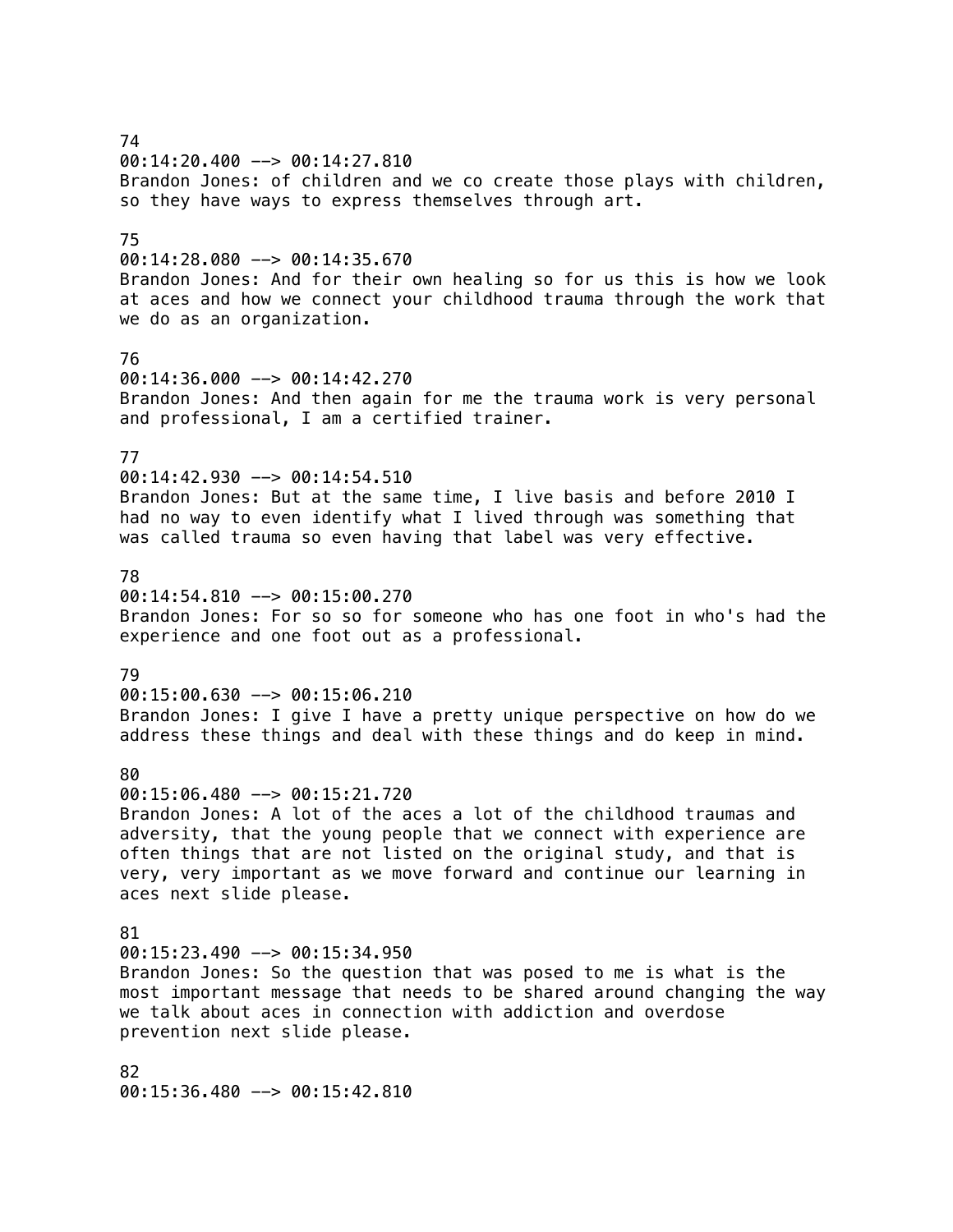Brandon Jones: So for me, one of the best things that we can do is talk about it is understand that aces does not happen in a vacuum. 83 00:15:43.140 --> 00:15:50.520 Brandon Jones: We don't get individuals who struggle with addiction to heroin or opioids or even alcohol, because they just lost their job. 84 00:15:50.850 --> 00:15:57.360 Brandon Jones: Typically, things were taking place prior to the point of intervention or crisis or treatment. 85 00:15:57.750 --> 00:16:06.600 Brandon Jones: And it's very important for us to understand that a lot of times the symptoms in the things that we see I wish I should I should have use my slide with the trauma tree. 86 00:16:06.900 --> 00:16:11.490 Brandon Jones: But a lot of times the things that we address in our organizations in our programs and our initiatives. 87  $00:16:11.820$  -->  $00:16:16.620$ Brandon Jones: are really just fruits off of a tree and not necessarily the roots of how they got there. 88  $00:16:16.890$  -->  $00:16:20.430$ Brandon Jones: So it's important for us to understand that, even though we're addressing some of these. 89 00:16:20.670 --> 00:16:31.530 Brandon Jones: Things and we're trying to keep people stabilize we're trying to keep people well and healthy, there are other things that are usually right behind them that are feed into those things that we're addressing like addiction.  $90$  $00:16:32.160$  -->  $00:16:44.910$ Brandon Jones: So for me, when I look at aces oftentimes if you Google aces for those you know 15% of folks will have no idea about aces if you just type in aces and you Google it you're going to come up with some pyramids, this is like the logo of the a study. 91 00:16:45.270 --> 00:16:50.490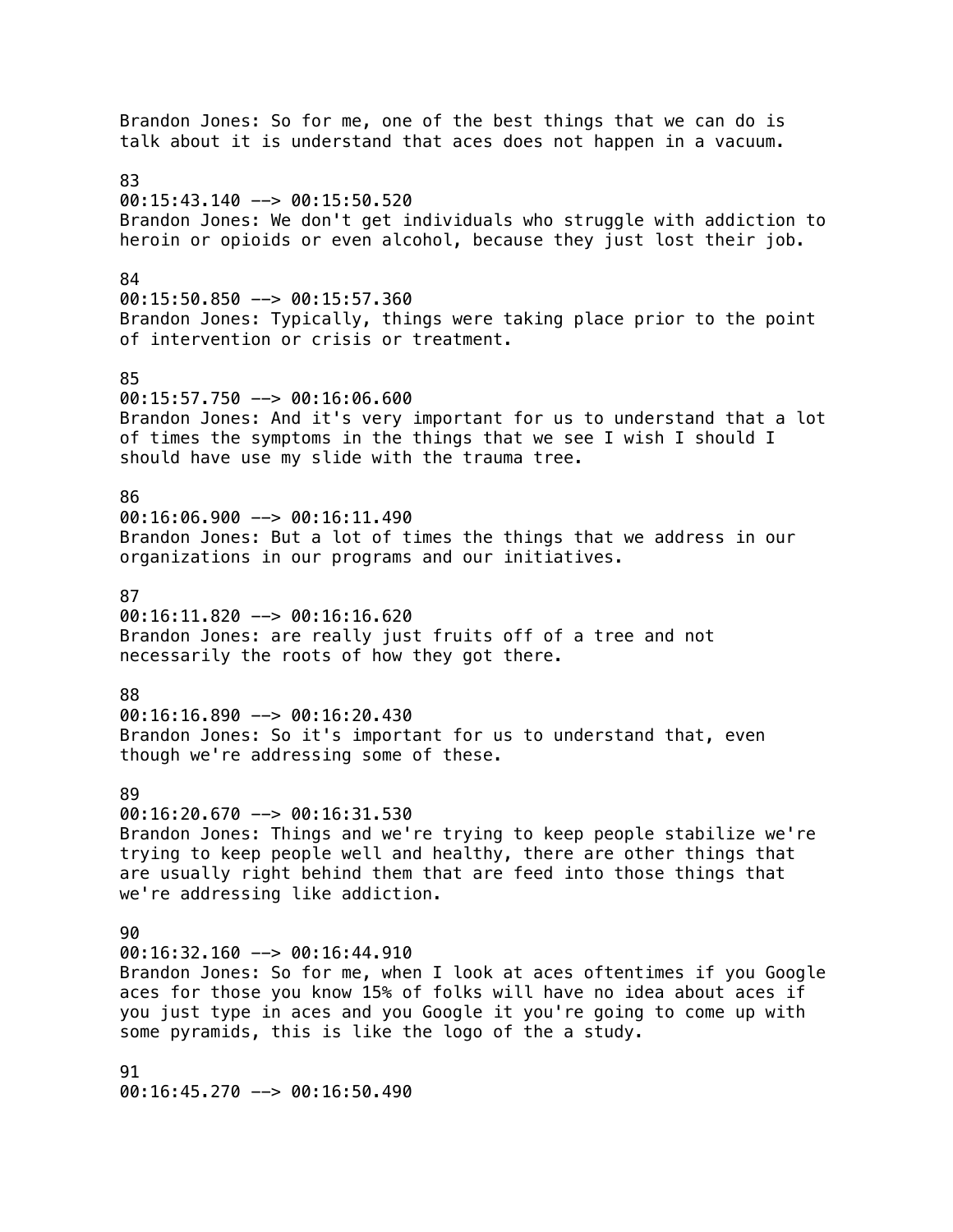Brandon Jones: And some of those pyramids, are going to start in that lime green area of adverse childhood experience. 92 00:16:50.820 --> 00:16:58.620 Brandon Jones: But what I like to say is, we need to take a step back, because a lot of people's trauma started before they were born it started before that adversity showed up. 93  $00:16:58.920$  -->  $00:17:05.640$ Brandon Jones: So there has been this newly us pyramid that you see here that adds two additional layers that first layer 94 00:17:06.480 --> 00:17:14.580 Brandon Jones: Is the generational embodiment and historical trauma, so you know these are the things that have taken place within the cultural context of an individual. 95  $00:17:14.850$  -->  $00:17:26.220$ Brandon Jones: The next layer is social conditions and local context and in this area we're talking about environments and situations that people find themselves in the communities, the households, the schools, etc. 96 00:17:26.520 --> 00:17:33.840 Brandon Jones: Then you know those environments influence the adverse childhood experiences and then that influences the disrupted neural development. **97** 00:17:34.080 --> 00:17:42.780 Brandon Jones: And then that influences and increases the probability of disease disability and social problems and then ultimately that can increase the probability of early death. 98 00:17:43.080 --> 00:17:48.450 Brandon Jones: But one thing that's important to understand, and this is really the key here without proper intervention. 99 00:17:48.720 --> 00:17:53.970 Brandon Jones: At some point between disrupted neuro development or when people are adapting those health risk behaviors.

100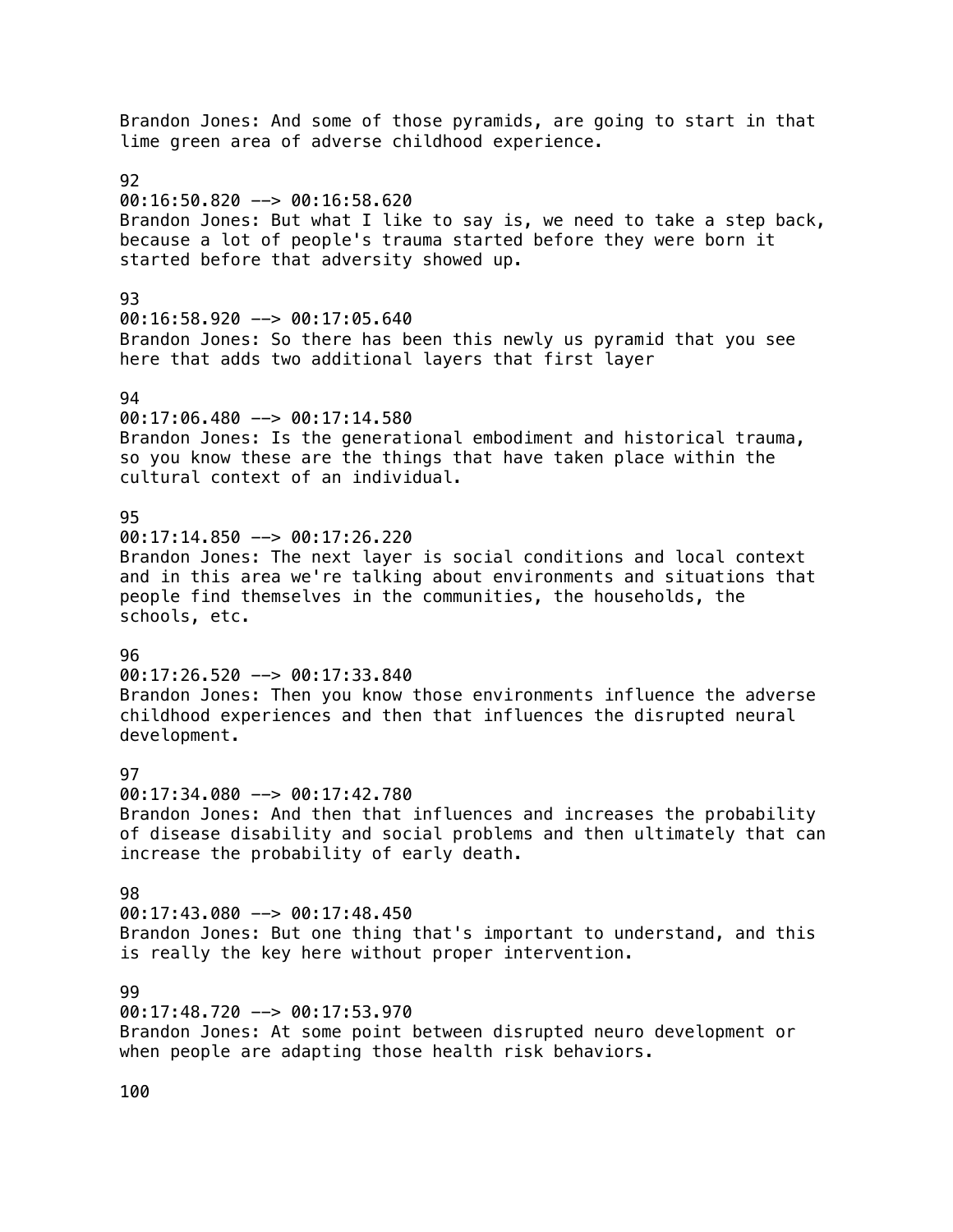00:17:54.210 --> 00:18:08.790 Brandon Jones: Disease disability or social problems, unfortunately what happens is we end up in a cycle and things can repeat themselves without proper intervention and proper intervention is very subjective depending on the individual or the Community that you're working with next slide please. 101  $00:18:10.890$  -->  $00:18:18.000$ Brandon Jones: So one of the quotes that I often say to help me just remember this and help my team and I encourage other professionals and people who care. 102 00:18:18.270 --> 00:18:20.790 Brandon Jones: is to keep in mind that childhood last forever. 103 00:18:21.120 --> 00:18:30.570 Brandon Jones: The experiences that we have as children affect us our entire lives we don't always think about this, but if you are a clinician or social worker you work with adults. 104  $00:18:30.780$  -->  $00:18:37.650$ Brandon Jones: And they have extreme dramas, and you ask them what do we do we asked them about their history, ask them about their childhood their family dynamics. 105  $00:18:37.920$  -->  $00:18:42.240$ Brandon Jones: And then we find these little dots and we start connecting these dots of what is taking place. 106  $00:18:42.540$  -->  $00:18:47.970$ Brandon Jones: And to me when we connect those dots we're realizing those experiences that people have when they're young. 107 00:18:48.270 --> 00:19:01.830 Brandon Jones: carry on with them later and sometimes influence situations and behaviors now we didn't even necessarily believe that they would but we never know you just never know how those things show up later on in our lives next slide please. 108 00:19:03.390 --> 00:19:10.770 Brandon Jones: So, which partners are critical to engage in this work,

what are effective ways to engage them next slide please.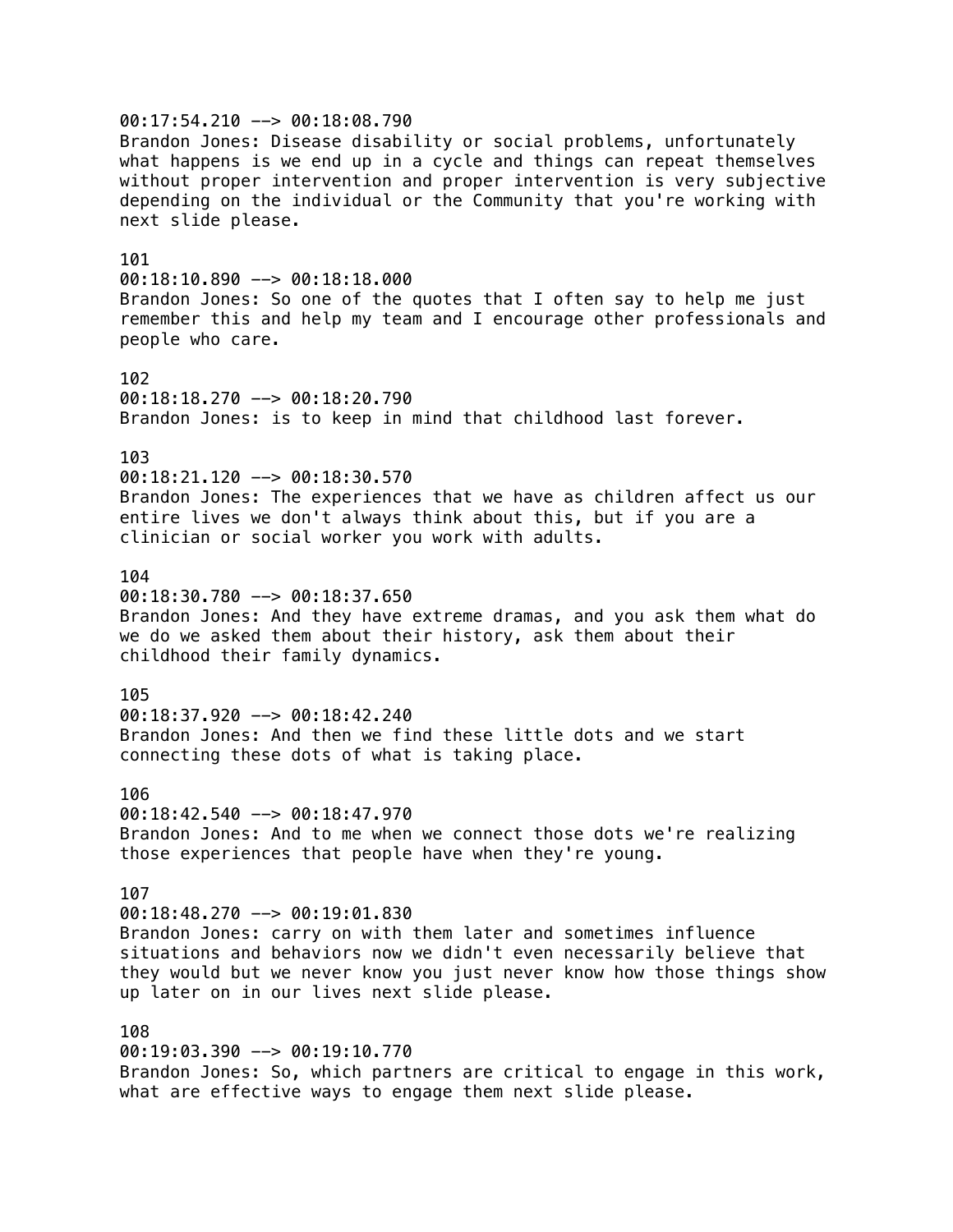109 00:19:12.480 --> 00:19:21.330 Brandon Jones: One of the key things that we do in our organization and I encourage other people in organizations and groups to consider is this concept of Community connectedness. 110 00:19:21.660 --> 00:19:28.410 Brandon Jones: You know it again, we need all those partners, earlier we seen a slide that talks about the partnerships throughout the Institute. 111  $00:19:28.800$  -->  $00:19:32.550$ Brandon Jones: All those people are important because all those people do what they make Community. 112  $00:19:32.850$  -->  $00:19:39.150$ Brandon Jones: And when our Community is disconnected and we can't bring people to the table from those partnerships what ends up happening is. 113 00:19:39.360 --> 00:19:48.930 Brandon Jones: We miss things and when we miss things it causes other inequities and opportunities of failure and it's important to try to have as much cohesion amongst those partner groups. 114 00:19:49.200 --> 00:19:54.450 Brandon Jones: As we can so we call this Community connectedness, and this is the degree to which a person or group. 115  $00:19:54.750$  -->  $00:20:02.760$ Brandon Jones: is socially close related or shares resources with other persons or other groups, it is a known protective factor across the spectrum of harm. 116 00:20:03.000 --> 00:20:13.050 Brandon Jones: and violence so again, one thing that we know about addiction and violence is that these two can be very parallel and they can cross, very often, so we talked about making sure that communities are safe. 117

00:20:13.320 --> 00:20:17.910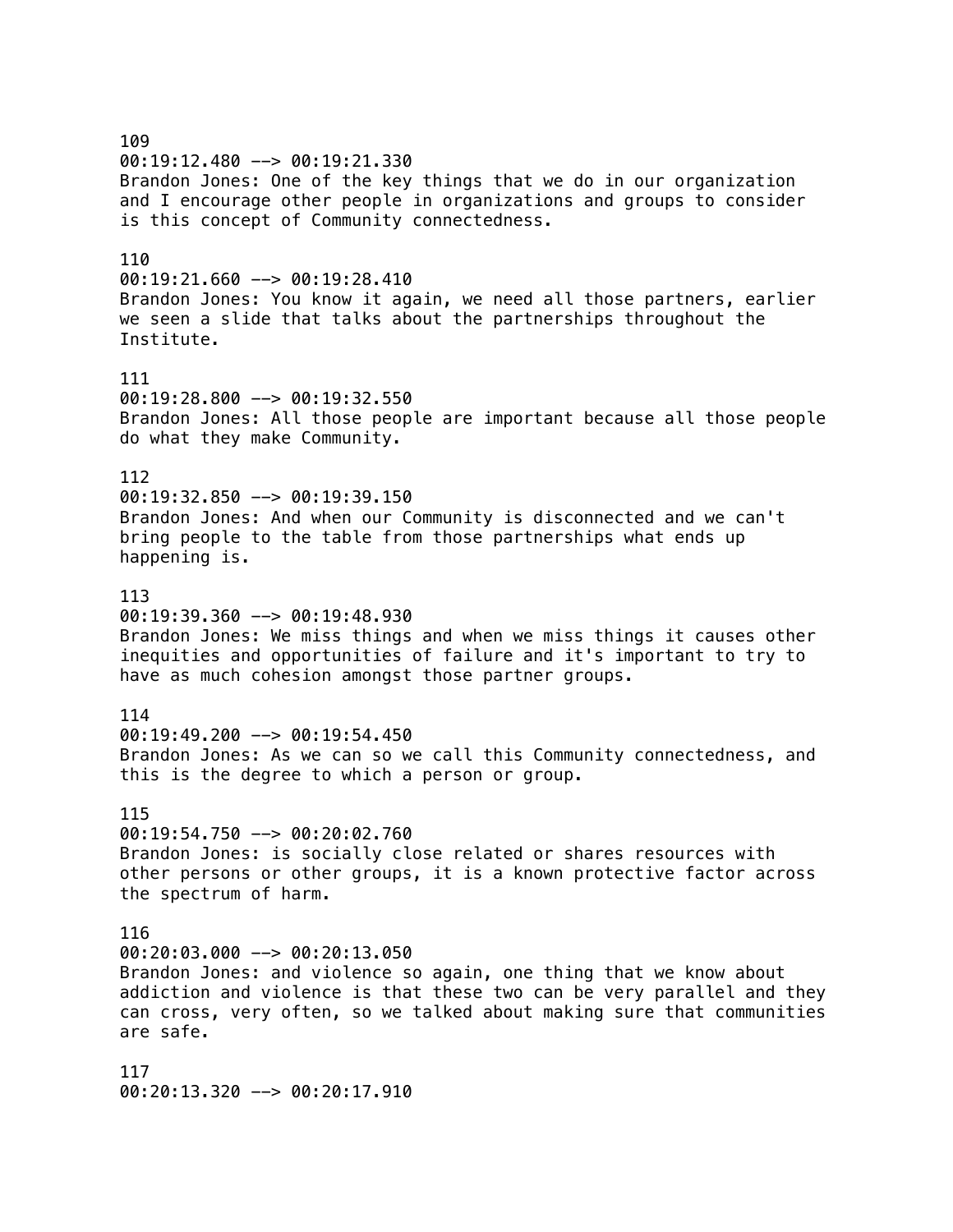Brandon Jones: that people are saying well being as their Community connectedness is one of the key factors. 118 00:20:18.330 --> 00:20:25.680 Brandon Jones: A high degree of Community connectedness not only result in low risk for both experience and for the perpetration of harm of violence. 119 00:20:25.890 --> 00:20:36.480 Brandon Jones: by individuals, it also makes it less likely to enter Community will will will experience violence and or addiction or other social ills, so perhaps the most strategic shift. 120 00:20:36.780 --> 00:20:52.440 Brandon Jones: For Community based organizations funders Technical Assistant providers and other prevention professionals can make is to prioritize Community connectedness as a foundational framework for which prevention work is done so, if we want to talk about you know. 121 00:20:53.100 --> 00:21:01.380 Brandon Jones: varying aces and get into the more positive experiences for young people, we have to make sure that communities are talking understanding. 122  $00:21:01.680$  -->  $00:21:12.000$ Brandon Jones: Each other's role in the fields that they represent and how do we work collaboratively to make sure that we're given an opportunity for young people that's better than what we had next slide please. 123  $00:21:13.380$  -->  $00:21:21.540$ Brandon Jones: So how can we build trauma informed institutions and systems within our communities and what our strategies that work next slide please. 124  $00:21:23.970$  -->  $00:21:31.290$ Brandon Jones: So one of the concepts again, but I want to share with you all is, we want to be trauma informed, we have to understand what is trauma actually doing. 125  $00:21:31.560$  -->  $00:21:39.570$ Brandon Jones: To folks how do folks function when they've been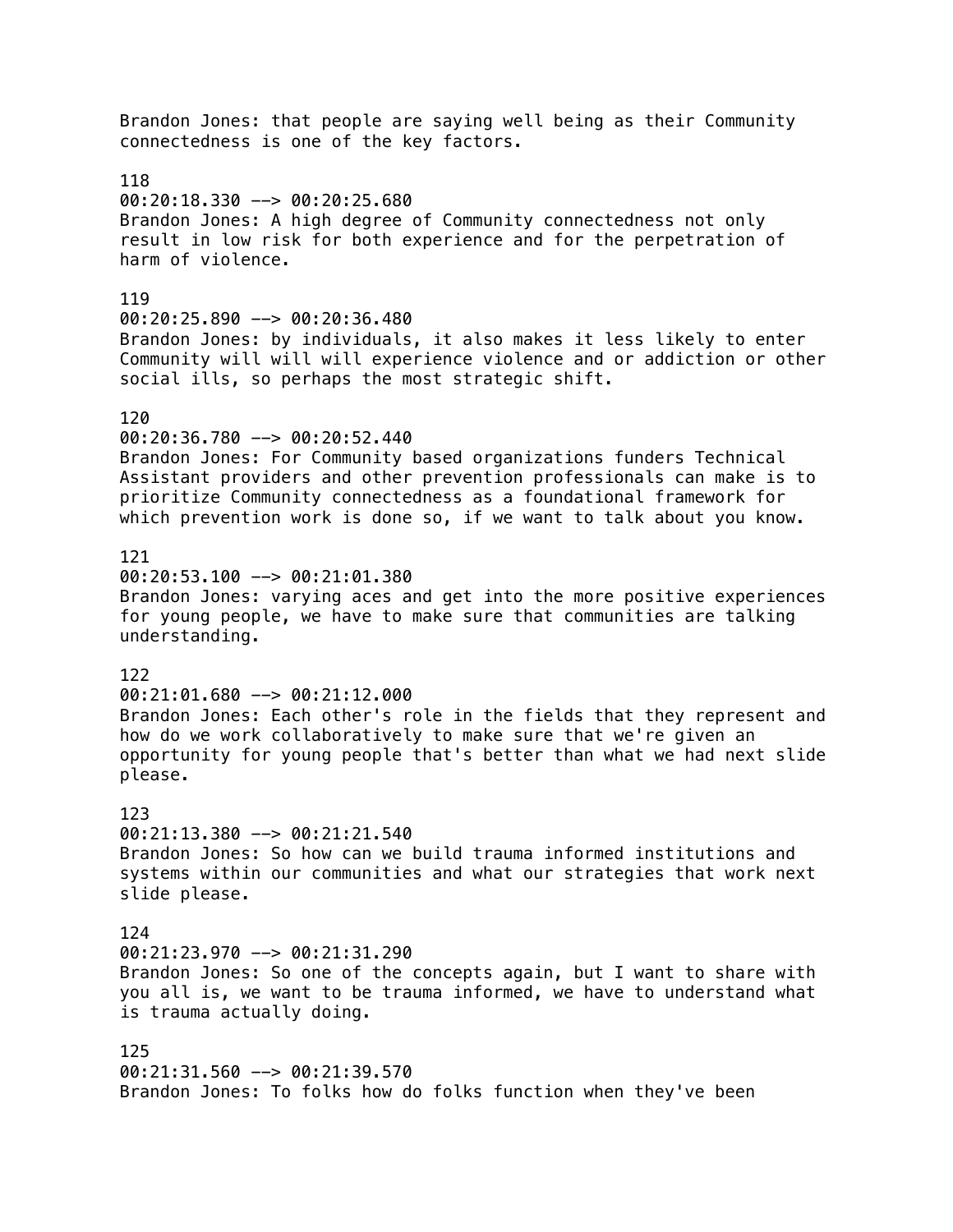traumatized or they're living in a in a toxic stress situation or they actually dealing with the trauma in the moment. 126 00:21:39.930 --> 00:21:46.290 Brandon Jones: And one of those concepts that is very important for us to get is something that we call survival stress management. 127 00:21:46.620 --> 00:21:54.900 Brandon Jones: and survival stress management is a process of adapting to stressful situations by acting or reacting without thinking of our consequences of our choices. 128 00:21:55.200 --> 00:22:03.930 Brandon Jones: Right, and this leads to immediate gratification and instant gratification results in an increased stress sometimes anxiety symptoms and or depression. 129  $00:22:04.260$  -->  $00:22:11.040$ Brandon Jones: And we know that so many of our clients so many other people in our Community so many people that we touch base with as patients. 130  $00:22:11.340$  -->  $00:22:16.110$ Brandon Jones: And our participants in our programs find themselves in survival stress management. 131 00:22:16.500 --> 00:22:23.580 Brandon Jones: They are handling what's in right in there, you know right what's in their face right here, right now, traumas made everything about the moment. 132 00:22:24.090 --> 00:22:27.900 Brandon Jones: And when you're functioning from that level, it makes it very hard to goal set. 133 00:22:28.170 --> 00:22:37.650 Brandon Jones: It makes it very hard to see where you're going to be in five years, it makes it very hard to even overcome addiction, because you're dealing with right here, right now, what does this lead to.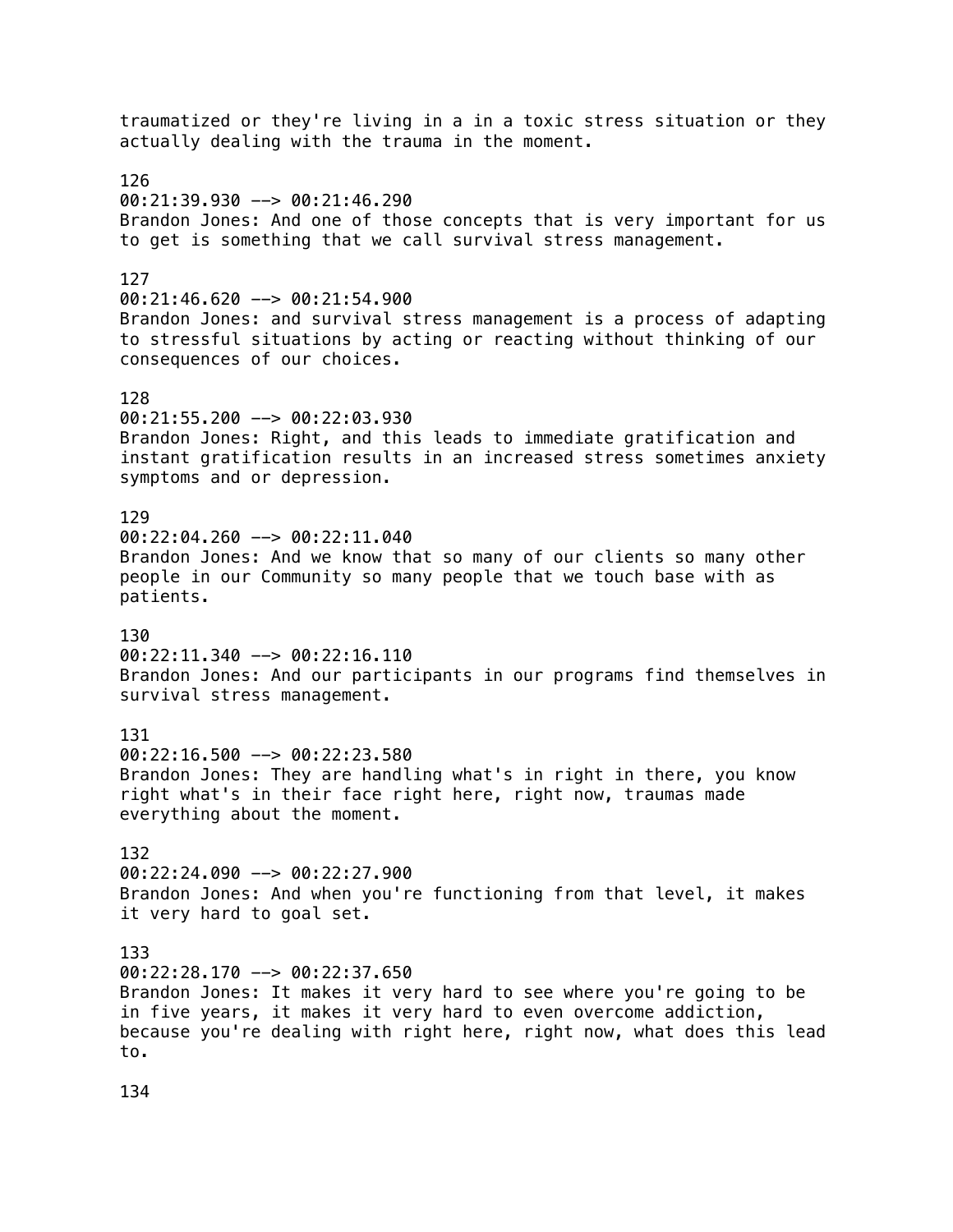00:22:38.100 --> 00:22:48.900 Brandon Jones: judgment, it can lead to judgmental and distorted thoughts and feelings, it can lead to be an impatient exploitation can find yourself in risky situations it can lead to aggression abuse and violence. 135 00:22:49.800 --> 00:22:57.270 Brandon Jones: directed at oneself or even other people, and we start to see this take place over and over and then, how do we cope with and whether we deal with. 136 00:22:57.600 --> 00:23:10.320 Brandon Jones: Again, a lot of addictive addictive substances and addictive behaviors right so drug use is increased alcohol uses increased risky sex is increased shopping fast money gambling food. 137  $00:23:10.590$  -->  $00:23:20.430$ Brandon Jones: And then also video games and there's much, much more, but the key here with survival stress management is that these things only produce a limited sense of relief. 138 00:23:20.790 --> 00:23:27.210 Brandon Jones: So you only it only is going to give you a short burst it's just like having their first drug that addictive substance, for the first time. 139 00:23:27.570 --> 00:23:35.310 Brandon Jones: It hits you and then what happens, you have to chase that high, you have to chase that hit again and you end up just getting caught in this cycle. 140 00:23:35.550 --> 00:23:51.660 Brandon Jones: of survival and, unfortunately, when traumas happening to people and it's frequent and consistent and complex people are trying to fake the China feel that relief over and over and over again, unfortunately becoming a self defeating behavior next slide please. 141 00:23:53.460 --> 00:24:03.960 Brandon Jones: So what's the story of hope you know I shared some contests and things to kind of set a frame for us to think and you know it can sound very doom and gloom but in the in the work that i've done over the last.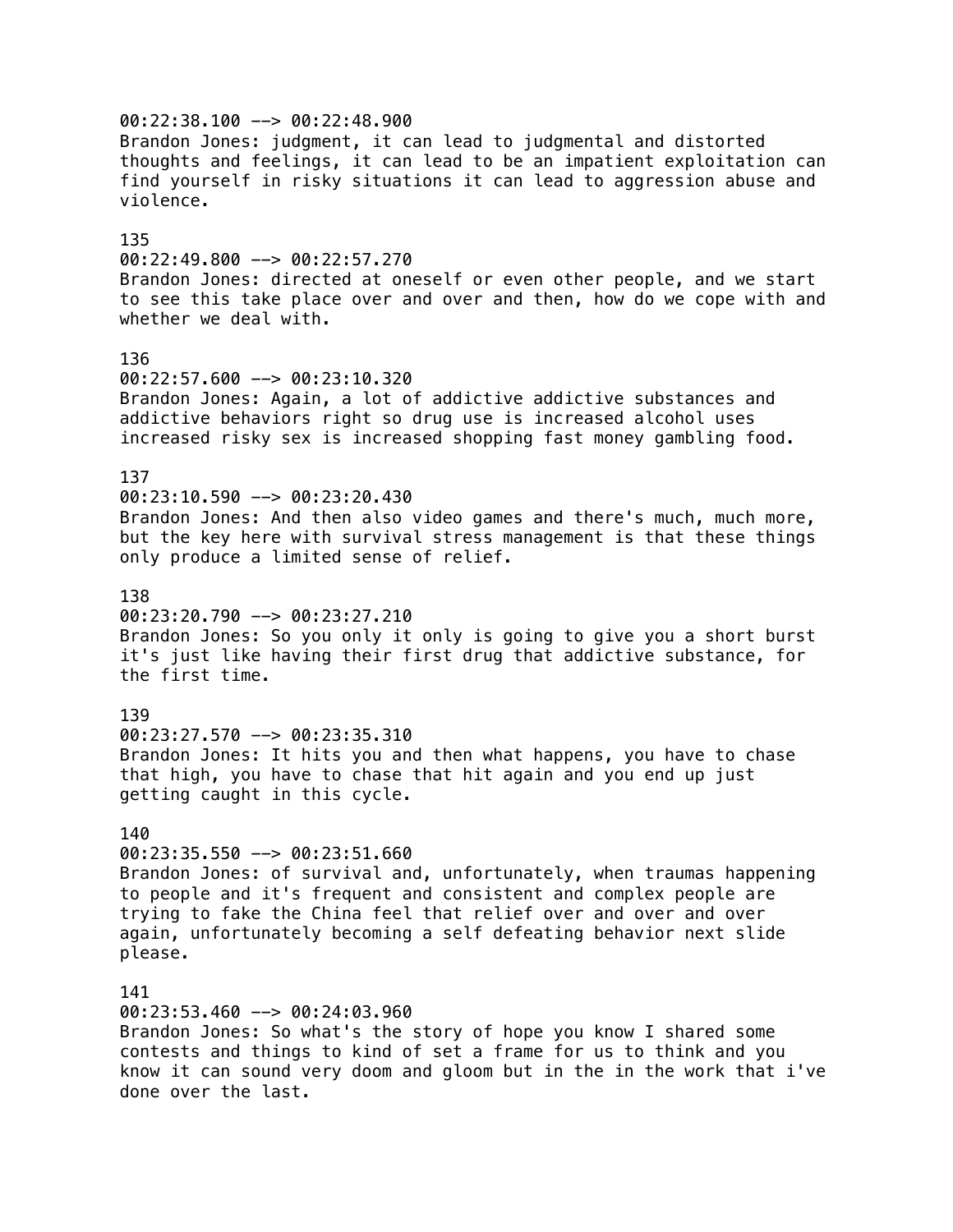## 142 00:24:04.560 --> 00:24:14.880 Brandon Jones: 12 years or so, I have seen a lot of people overcome their trauma by just shifting some things and looking at things differently and getting and utilizing those resources to the best their abilities. 143 00:24:15.120 --> 00:24:19.680 Brandon Jones: So i'm going to tell a quick story of hope of one of my clients who at the time that I met her. 144 00:24:20.070 --> 00:24:28.560 Brandon Jones: was in her sick, it was too much into freshman year of high school she is now entering her junior year in college here in the state of Minnesota. 145 00:24:29.100 --> 00:24:39.090 Brandon Jones: And this young woman was a young woman who was from an impoverished neighborhood here in the twin cities is called North minneapolis is where a lot of African American people currently reside. 146 00:24:39.450 --> 00:24:41.580 Brandon Jones: And she wasn't African American woman. 147 00:24:41.970 --> 00:24:49.500 Brandon Jones: And she but she went to a school she went to public school, but it wasn't a majority white neighborhood actually a pretty affluent white neighborhood and it was still a public school. 148 00:24:49.740 --> 00:24:57.540 Brandon Jones: So she was bust from her neighborhood into this other school, yes, people still do that, in these times okay be where's the bus to other school districts. 149 00:24:57.870 --> 00:25:04.770 Brandon Jones: So this was her situation her family used to live in that neighborhood but they had to move and her parents still wanted her to attend that same high school. 150 00:25:05.670 --> 00:25:12.510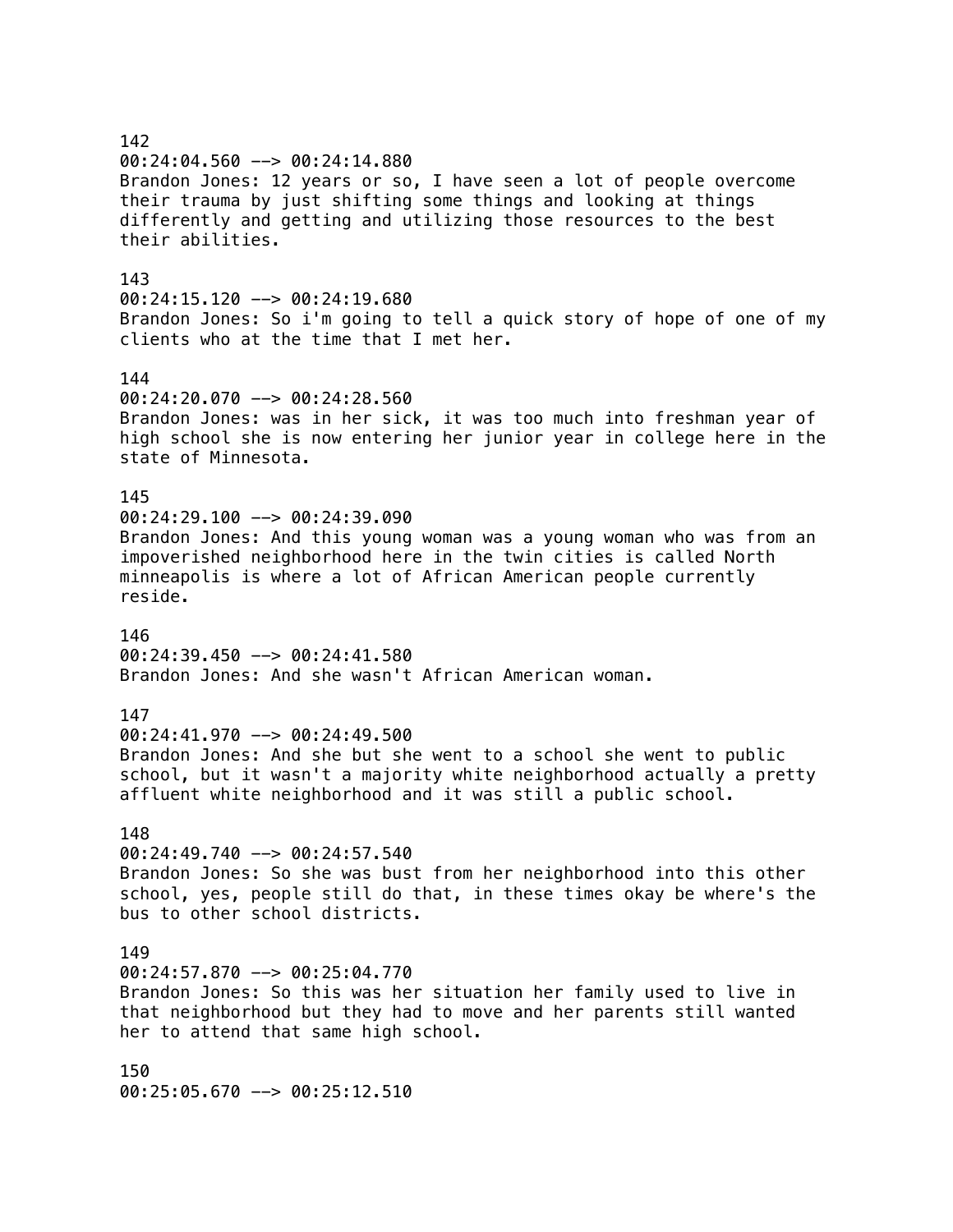Brandon Jones: So our family dynamic is that she's the oldest she was 14 years old, she had a younger brother younger sister the brother was not in the system was seven. 151 00:25:13.020 --> 00:25:22.620 Brandon Jones: And there was a family of five the parents were together, but they worked and they weren't a lot of odd jobs but they lived in a two bedroom apartment so you talk about toxic stress this toxic stress right there. 152 00:25:22.950 --> 00:25:31.680 Brandon Jones: So you have all these people in the small place and she assumed a lot of responsibilities, being the oldest child she had to assume a lot of responsibilities for a younger brother and sister. 153 00:25:31.950 --> 00:25:36.840 Brandon Jones: So she would be able to you know get them on and off the bus make sure they do their homework when their parents weren't around etc. 154 00:25:37.170 --> 00:25:45.840 Brandon Jones: She would have to catch two buses to get to her school she had to catch a bus from her neighborhood to downtown minneapolis from downtown minneapolis to where the neighborhood where school was. 155 00:25:46.140 --> 00:25:56.700 Brandon Jones: I don't know if you've wrote any metro transportation, but you can run into a lot of toxic stress situations, if any major city so she will be finishing off all types of things every day. 156  $00:25:57.330$  -->  $00:26:02.250$ Brandon Jones: And you know, this is something that she would tell I just asked her general question that most people would ask. 157 00:26:02.910 --> 00:26:10.110 Brandon Jones: But the client tell me about your typical day and that's what she told me, I have to catch these two buses do other stuff I will get to my first our class which was math. 158 00:26:10.440 --> 00:26:16.230 Brandon Jones: And guess what what happened, she put her head down and fall asleep Now I know a little bit about brain science.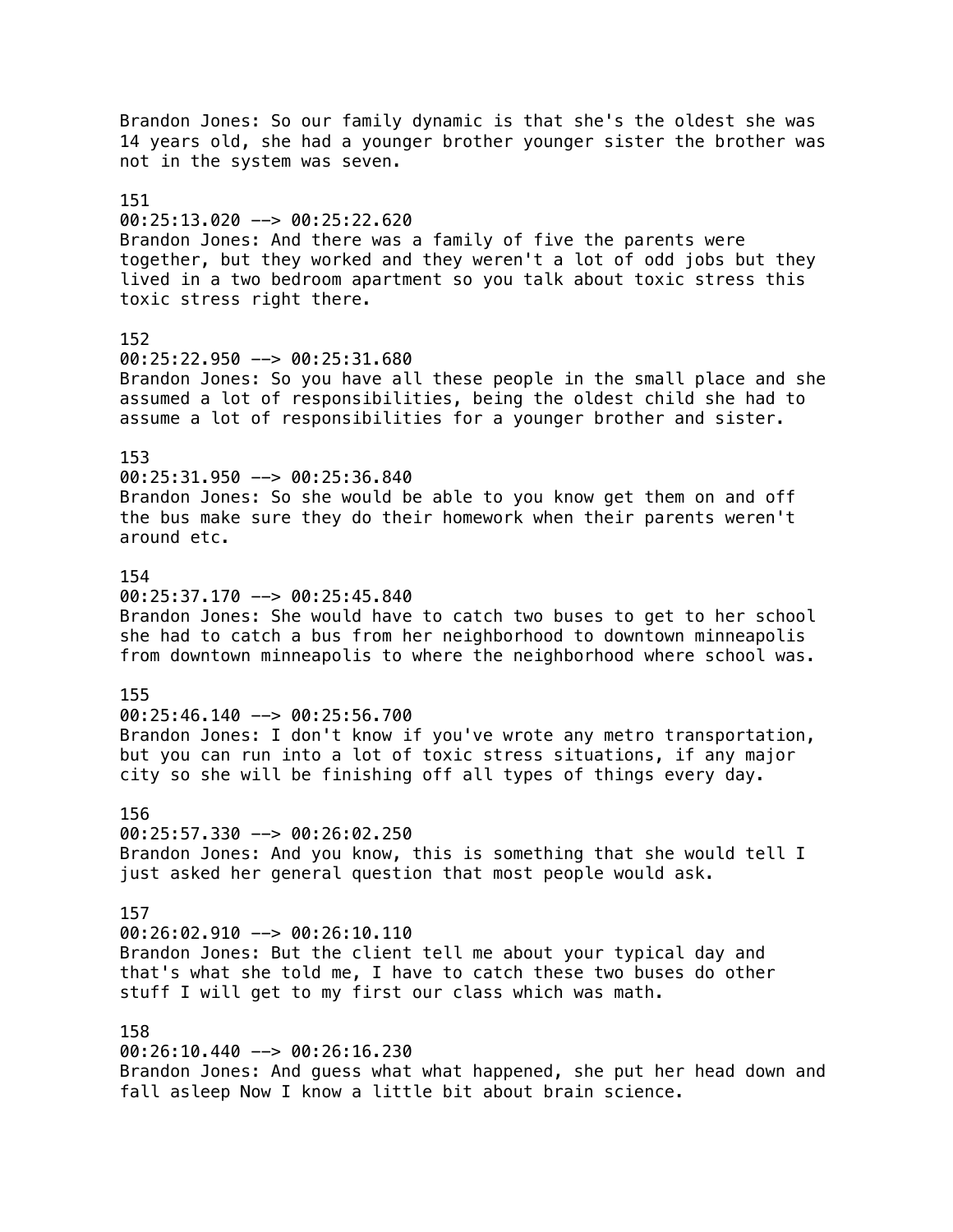159 00:26:16.890 --> 00:26:24.210 Brandon Jones: Now, the reason why she was brought to me was teacher had made a report, they say, we think this young lady's depressed she can't stay up we don't know what's going on at home. 160 00:26:24.540 --> 00:26:29.580 Brandon Jones: They talked to the counselor I had a good relationship with the counselor the counselor say hey brandon can you work with this young woman. 161 00:26:30.330 --> 00:26:39.240 Brandon Jones: And I did my diagnostic assessment and I came up with an adjustment disorder, because I felt like this young woman does not have major or clinical genetic any mood disorder. 162 00:26:39.750 --> 00:26:49.470 Brandon Jones: So, but I know a little bit about brain science and brain science led me to a better solution and answer than saying that hey this young lady's just depressed and we need to figure out. 163 00:26:49.980 --> 00:26:59.070 Brandon Jones: You know other techniques to get her to where she needs to be, and since I knew a little bit about brain science, I said what if we moved her first our math class later on the day. 164 00:26:59.490 --> 00:27:04.350 Brandon Jones: let's give her a study Hall, but I, but I made an agreement i'll see her twice a week. 165 00:27:05.160 --> 00:27:10.770 Brandon Jones: You know, for right away in the morning and then, on the other three days of school then she can actually go to study hall. 166  $00:27:11.250$  -->  $00:27:17.670$ Brandon Jones: Because I knew that her brain was over activate her brain was over activated because of my awareness of aces. 167 00:27:17.970 --> 00:27:24.840 Brandon Jones: I knew that this young woman is going through so much in the morning, just to get to school, she gets into this math class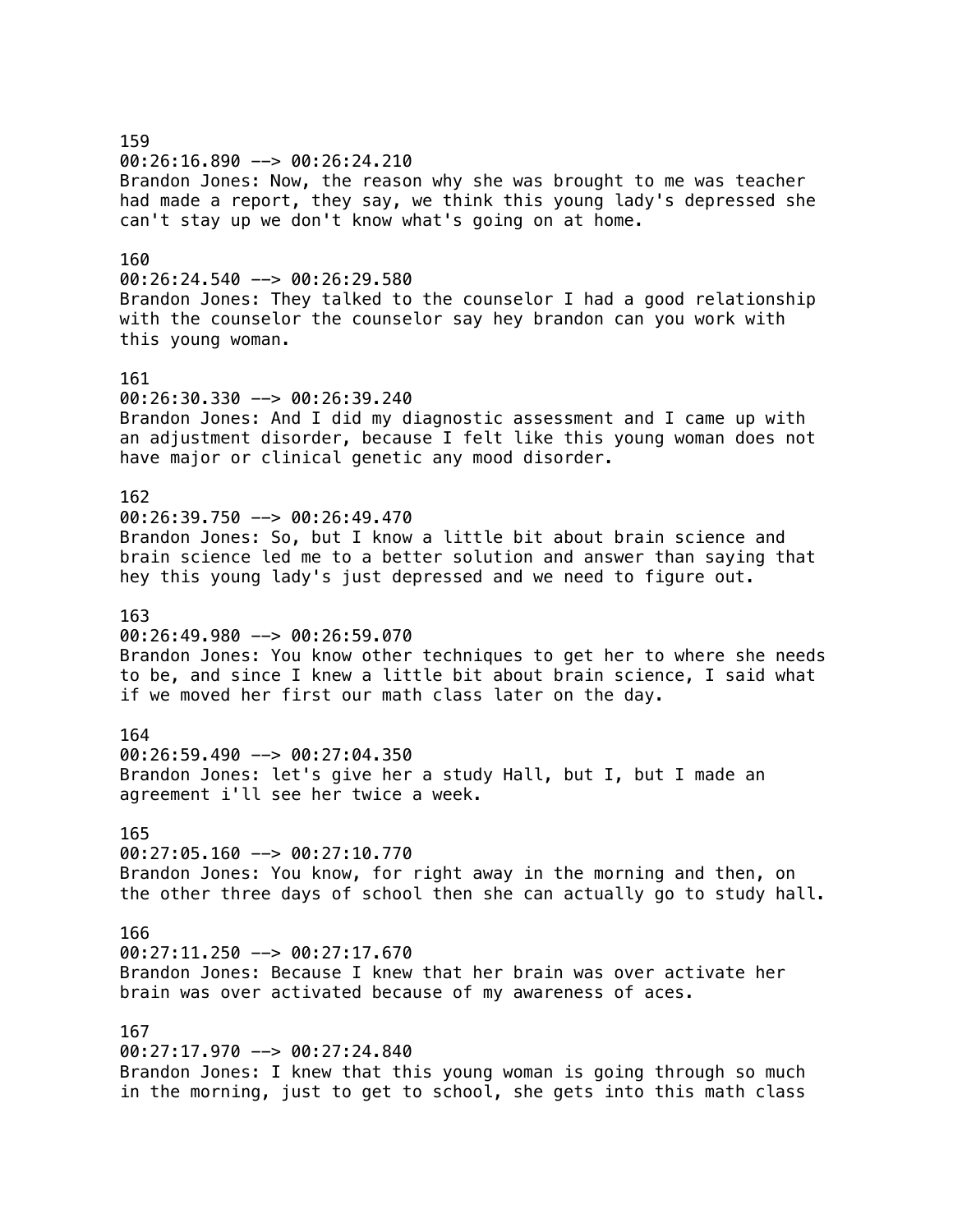and here in the state of Minnesota. 168 00:27:25.050 --> 00:27:29.820 Brandon Jones: When school starts is dark outside is very cool so that first hour classes, like a nice bed. 169  $00:27:30.120$  -->  $00:27:37.380$ Brandon Jones: And she just falls asleep and I knew that I knew that her brain was calming down and saying hey young lady this time to relax we shifted that over. 170  $00:27:37.680$  -->  $00:27:46.350$ Brandon Jones: grades went up activity went up etc where that second semester freshman year she didn't need that study hall anymore, because we're able to get her engaged and. 171  $00:27:46.590$  -->  $00:27:51.150$ Brandon Jones: and get her ready, and I was able to work with their family that was all due to know understanding asis. 172 00:27:51.450 --> 00:27:59.790 Brandon Jones: And I, and I lost contact with her, because I left that job when she was going into her junior year but she found me on linkedin two years ago. 173 00:28:00.060 --> 00:28:08.610 Brandon Jones: And she said hey brandon Do you remember me, I just want to let you know i'm going to the college's cause St kate's i'm going to St kate's and I want to thank you for seeing me. 174 00:28:09.000 --> 00:28:12.330 Brandon Jones: And not labeling me, as someone who would just a problem. 175  $00:28:13.140$  -->  $00:28:17.610$ Brandon Jones: And that young lady is getting ready to graduate should go on into doing here but she's going to graduate college. 176  $00:28:17.910$  -->  $00:28:23.940$ Brandon Jones: Who knows where she would have been if I did not have understanding the basis so that's a story of hope this information is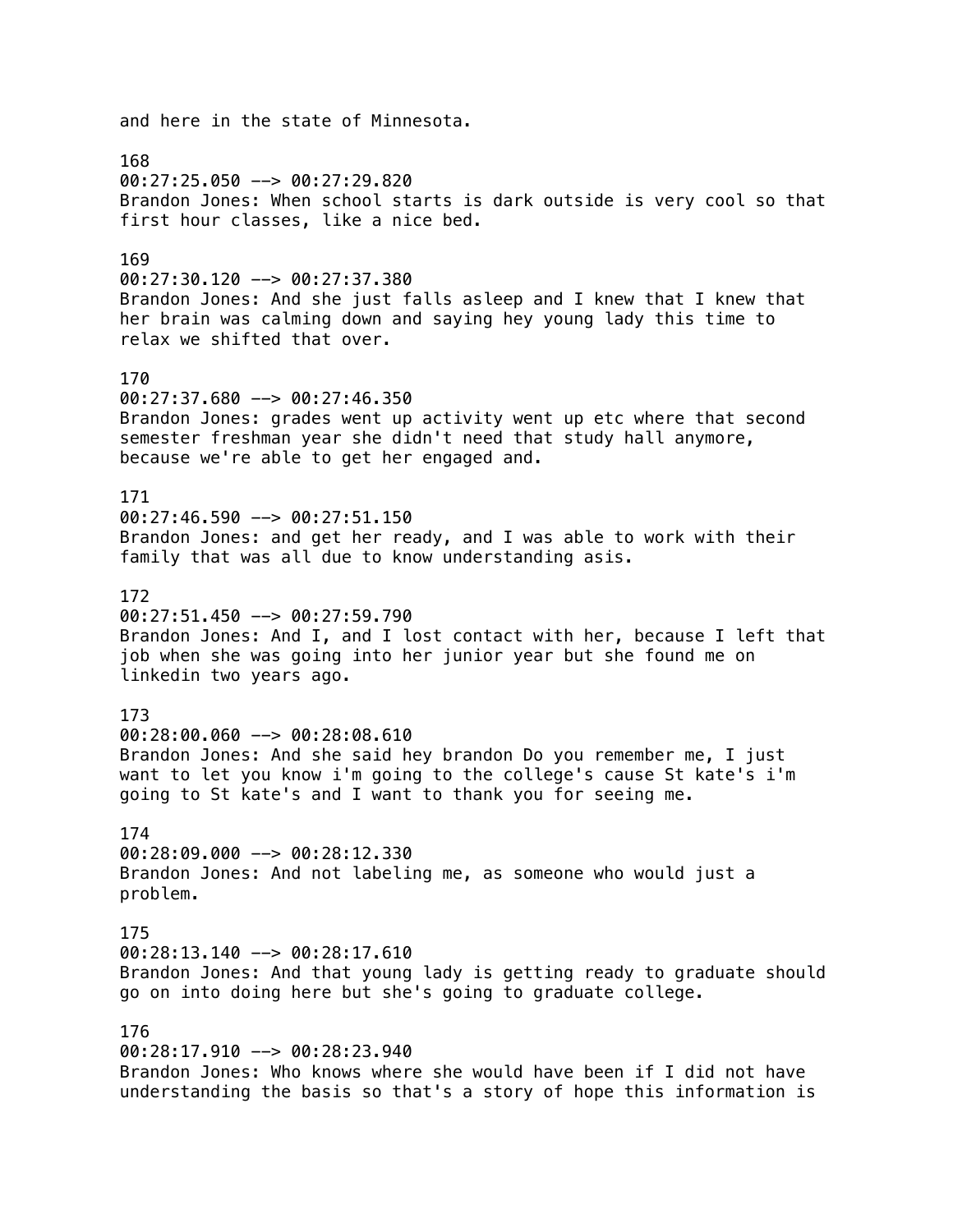important.

177 00:28:24.180 --> 00:28:36.330 Brandon Jones: There are a lot of other things that we need to take into consideration when it comes to cases such as culture, but that doesn't mean that the information is not something foundational that we can use to help many young people and i'll pass with that Thank you. 178 00:28:41.520 --> 00:28:43.200 Carmen Nevarez: Okay Kelly, why don't you go ahead. 179 00:28:45.510 --> 00:28:57.870 Kelly King: Hello everybody i'm so happy to be here joining you today, I could go home, though, because brandon covered it all so beautifully so next slide please. 180 00:28:59.580 --> 00:29:11.790 Kelly King: So I am a senior consultant with American institutes for research on before that you know i've also been working in this area for about 12 years. 181  $00:29:12.540$  -->  $00:29:22.110$ Kelly King: My PhD is in public health and my work has really focused on people in baltimore who had experienced incarceration homelessness and. 182 00:29:22.410 --> 00:29:33.690 Kelly King: With substance use disorder and i've had a chance to kind of work with this kind of issue across context so within the baltimore city fire department. 183  $00:29:34.050$  -->  $00:29:42.390$ Kelly King: In partnership with our mayor's office of criminal justice in baltimore city and then now with 25 different States. 184 00:29:42.930 --> 00:29:51.120 Kelly King: I provide training and technical assistance to Presidents jails department of corrections courts and behavioral health service providers.

185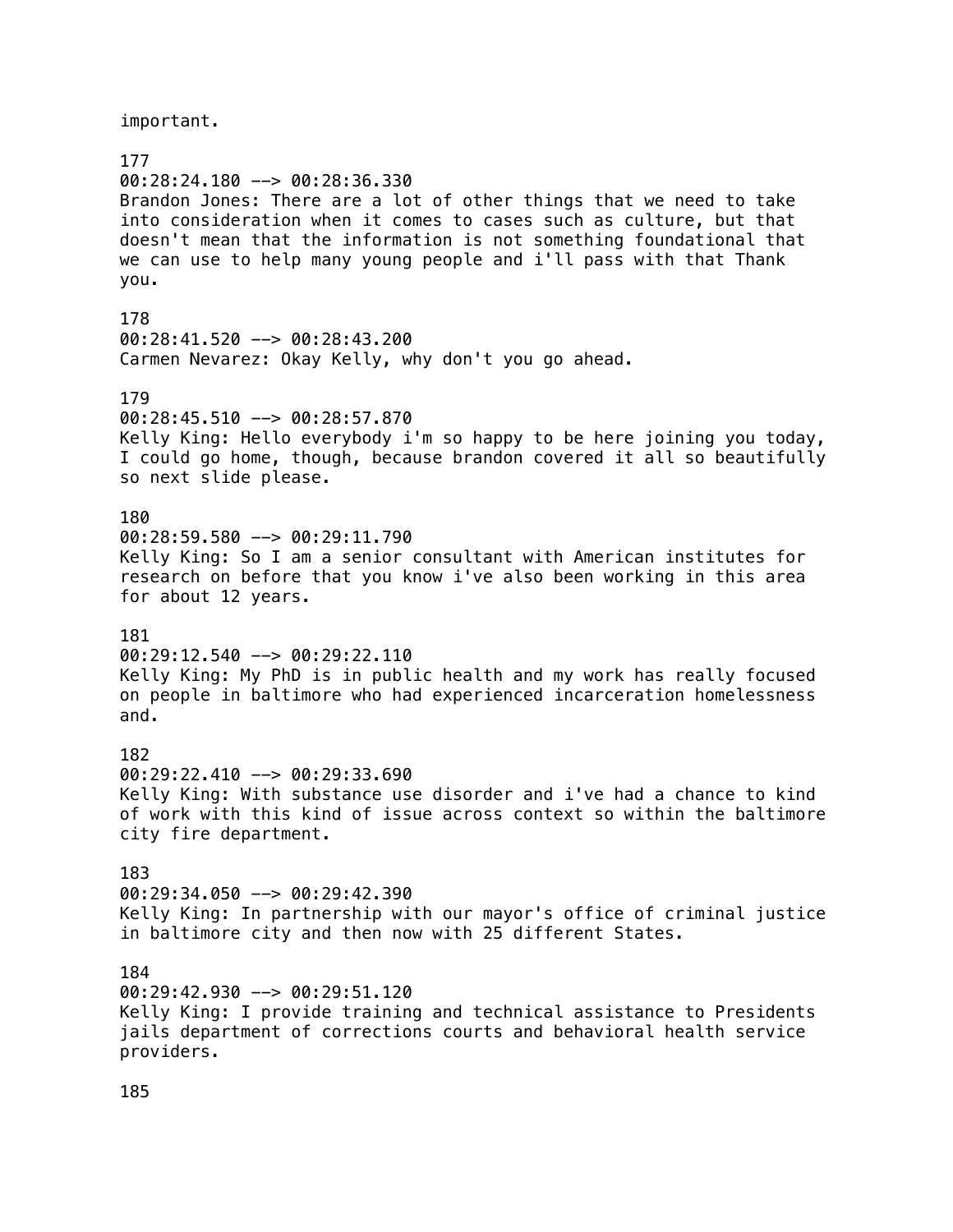00:29:51.690 --> 00:30:08.520 Kelly King: In order to make sure that we are addressing addiction and substance use disorder in a way that is trauma informed and effective in order to prevent overdose and the other negative consequences associated with addiction next slide please. 186  $00:30:09.690$  -->  $00:30:21.660$ Kelly King: So brandon did a wonderful overview of what aces are and he mentioned this original study 1995 study by the Center for Disease Control and Kaiser permanente. 187 00:30:21.900 --> 00:30:28.980 Kelly King: That really was foundational in giving us the language to think about aces or adverse childhood experiences. 188 00:30:29.250 --> 00:30:36.930 Kelly King: And so, while the 10 questions that were a part of that original study are certainly still. 189 00:30:37.230 --> 00:30:46.680 Kelly King: used for screening as brandon mentioned there's all sorts of other things that count is trauma as well, so, in addition to some of the original questions like. 190  $00:30:46.920$  -->  $00:30:57.510$ Kelly King: Did you often feel that you did not have enough to eat or have to wear dirty clothes didn't have anyone to protect you there are things around where your parents ever separated or divorced. 191 00:30:57.750 --> 00:31:05.490 Kelly King: you're seeing now and it's represented in this image here which i'm realizing is a little bit small that you see that adverse childhood experiences. 192  $00:31:06.090$  -->  $00:31:17.910$ Kelly King: are actually so many more than perhaps those 10 you see that they fall into three categories household community and environment and can include things like natural disasters, pandemics. 193 00:31:18.360 --> 00:31:28.380 Kelly King: Structural racism food insecurity it's not just what we think about from that foundational study of you know, childhood abuse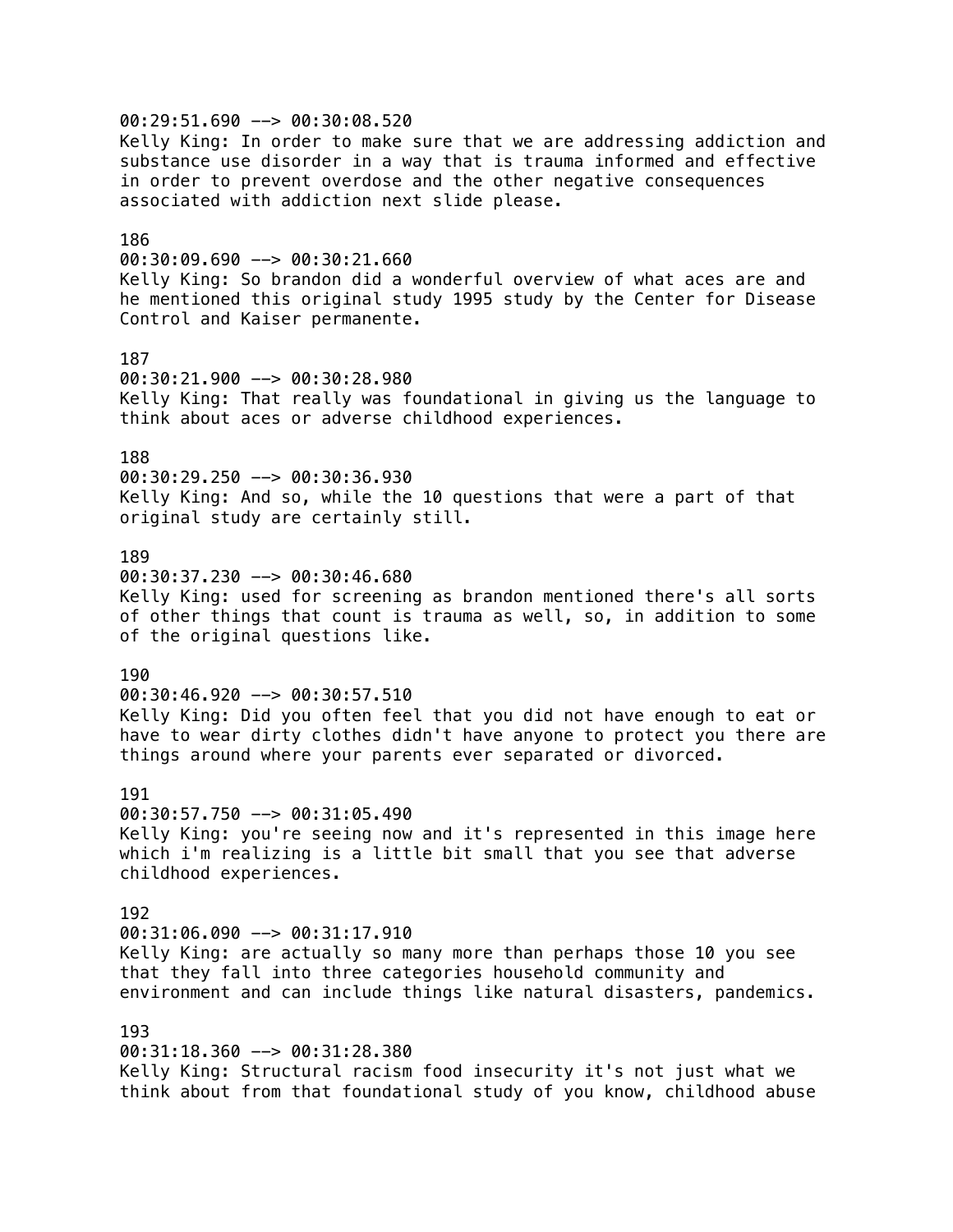neglect on. 194 00:31:28.980 --> 00:31:41.730 Kelly King: Things like that So what did we learn from that study first, but a lot of people have had at least one adverse childhood experience something like 65% of individuals in our country. 195 00:31:42.360 --> 00:31:46.530 Kelly King: and nearly a quarter have experienced three or more adverse childhood. 196 00:31:47.430 --> 00:31:57.480 Kelly King: Experiences something that I think is interesting to note is that it doesn't matter, you know how many times and aces occurred in your life. 197 00:31:58.080 --> 00:32:06.660 Kelly King: It still gets a score of one on this scale I like to think about the aces scowl is kind of like a cholesterol score for childhood trauma. 198 00:32:06.960 --> 00:32:19.080 Kelly King: And we'll unpack that a bit more later So what do we know if you have a high number to a says there's a dose response with adult substance use, so what that means is the higher number of a says. 199 00:32:19.680 --> 00:32:26.940 Kelly King: The higher likelihood of adverse outcomes so, for example, somebody with any. 200 00:32:27.270 --> 00:32:37.410 Kelly King: Even just one adverse childhood experiences two to four times more likely to use drugs or alcohol and they start using drugs or alcohol at an earlier age. 201 00:32:37.770 --> 00:32:51.300 Kelly King: If you look at an individual has five or more a says they're 700 times more likely to use illegal drugs to do things like developed a substance use disorder to engage in both prescription and alyssa.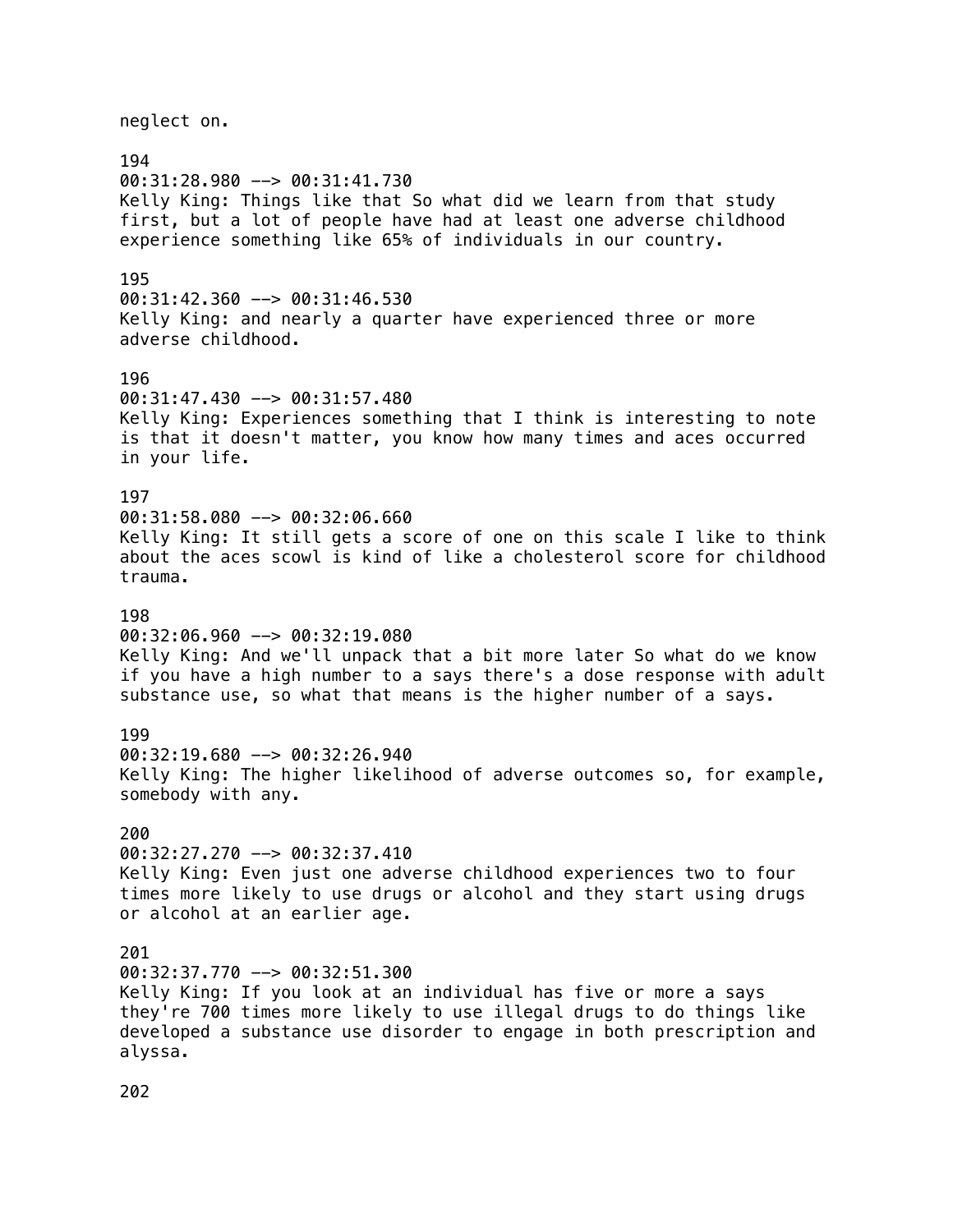00:32:51.930 --> 00:33:00.690 Kelly King: opioid abuse and injection drug use and it's important to say so, whenever I say that you know more races worse outcomes. 203 00:33:01.500 --> 00:33:05.670 Kelly King: It doesn't matter how high your aces score is people's. 204 00:33:05.970 --> 00:33:20.220 Kelly King: brains are wonderfully adaptive and resilient and there is no tipping point where you've been experienced too much childhood trauma and there's no longer a path forward so I like to kind of just make sure people know. 205 00:33:20.460 --> 00:33:25.020 Kelly King: that there are no hopeless cases and we'll circle back to that at the story at the end. 206  $00:33:25.410$  -->  $00:33:34.440$ Kelly King: It also doesn't matter what the type of adverse childhood experience is you know it doesn't matter if it's a divorce or a parent with a substance use disorder. 207 00:33:35.130 --> 00:33:39.480 Kelly King: The nature of just having these experiences, is what confers additional risk. 208 00:33:40.290 --> 00:33:56.100 Kelly King: So individuals with multiple aces and without protective factors so things like having a committed adult who is supportive and a trusting relationship or other positive childhood experiences. 209 00:33:56.850 --> 00:34:05.760 Kelly King: Go on, to develop what brandon mentioned earlier and we'll talk about a bit more, which is toxic stress so changing the way we talked about as as an addiction. 210 00:34:06.090 --> 00:34:17.100 Kelly King: I really think that a lot of times we don't talk about them together we consider mental health to be over here, we consider trauma to be over here and then substance use somewhere else and.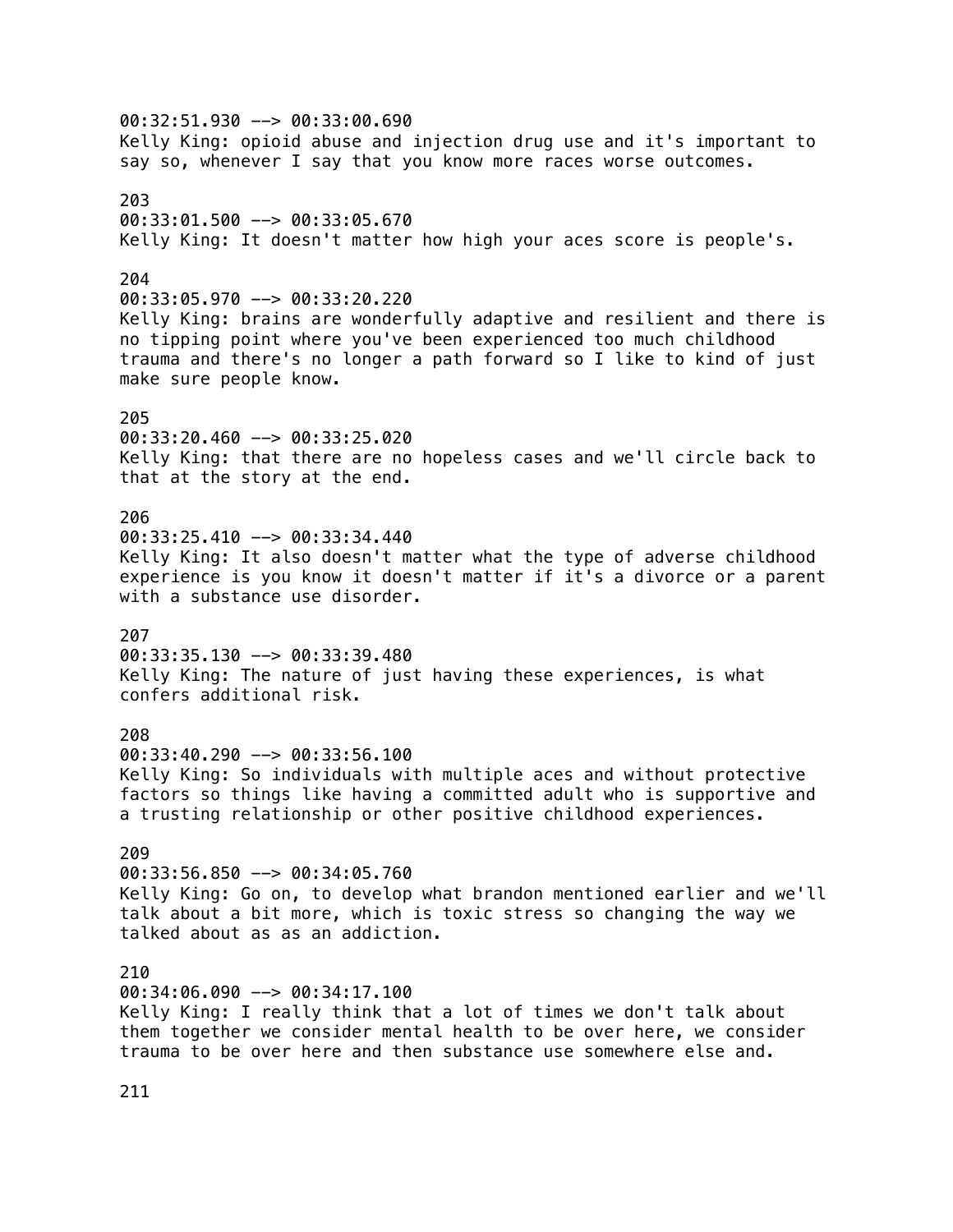00:34:17.310 --> 00:34:29.460 Kelly King: Even though it cuts across lots of systems we're not putting the pieces together so i'm going to try to put a couple pieces together today, so that we don't make that mistake moving for next slide please. 212 00:34:31.590 --> 00:34:47.730 Kelly King: Okay, so this is um I figure from the CDC and it kind of tries to walk you down the relationship between the adverse childhood experiences and early death, and I think that it is largely a really good depiction so. 213 00:34:48.390 --> 00:34:55.830 Kelly King: I also, though, like that brandon you started us off a couple layers before those adverse childhood experiences. 214  $00:34:56.130$  -->  $00:35:09.660$ Kelly King: Because it doesn't really quite start here so since we've already done that will move forward so you have adverse childhood experiences, and this in children causes neurobiological changes. 215 00:35:10.380 --> 00:35:19.080 Kelly King: releases of stress hormones that are harmful like cortisol and it actually changes the structure of your developing brain. 216  $00:35:19.590$  -->  $00:35:31.920$ Kelly King: And so there's the social emotional cognitive impairments and people develop it says here adoption of health risk behaviors i'm going to change that one for us, and I think this is. 217  $00:35:32.430 \rightarrow 00:35:37.950$ Kelly King: A good option of like behaviors to be able to cope right. 218 00:35:38.460 --> 00:35:53.670 Kelly King: We can call them health risk behaviors, but these are things that people do in order to comfort themselves to deal with things like depression fear anger frustration that stem from these adverse childhood experiences and so. 219 00:35:54.270 --> 00:36:00.870 Kelly King: You know, it says that it goes on, when we take these risk behaviors or when we engage in this Susan behaviors.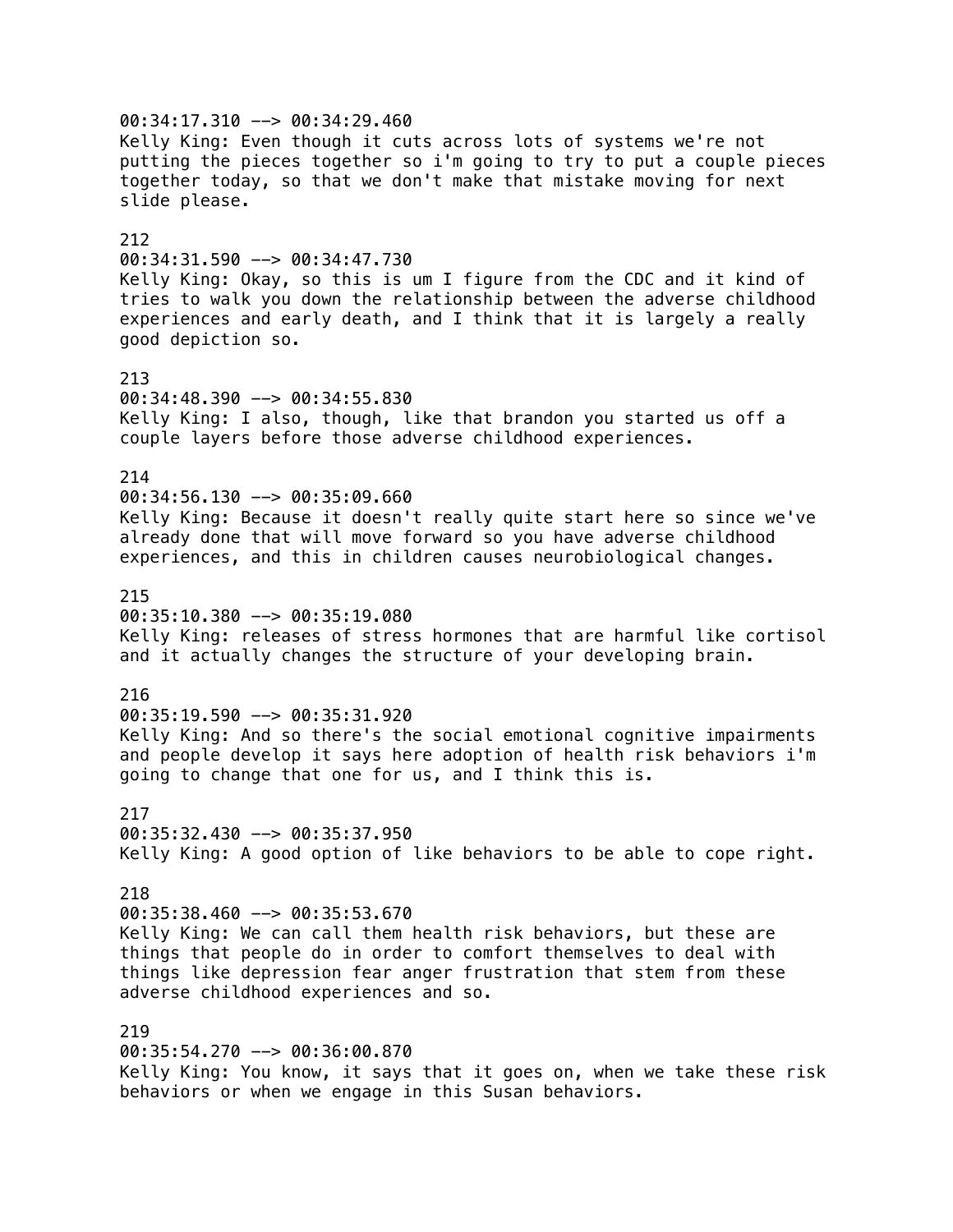220 00:36:01.140 --> 00:36:09.540 Kelly King: impacts our life potential and there's negative long term outcomes sure I just think that what's important for us to realize is that. 221  $00:36:10.050$  -->  $00:36:16.470$ Kelly King: Using substances in response to dealing with adverse childhood trauma isn't. 222 00:36:17.460 --> 00:36:33.810 Kelly King: it's adaptive it is just as bleeding is normal in response to getting staff right it doesn't mean that it's what should it be done, but in the absence of other healthy coping soothing mechanisms, it makes sense that people turn to these things next slide please. 223 00:36:35.880 --> 00:36:50.610 Kelly King: yeah So what do we need to do in order to build trauma informed institutions and systems well one is to focus on prevention, on most of my work, if not all of my work is with adults right, and so I. 224 00:36:51.150 --> 00:36:59.430 Kelly King: Absolutely, think that the best way to prevent this is to focus on things up front and the way that we do that we have science that tells us. 225 00:36:59.670 --> 00:37:12.870 Kelly King: We need to reduce sources of stress in people's lives and so from a system level that can mean increasing economic support for families so thing it's like earning income tax credits or child tax credits. 226 00:37:13.650 --> 00:37:23.310 Kelly King: Parents receiving childcare subsidies, you know and having access to higher quality childcare actually reduces childhood abuse and neglect. 227 00:37:24.690 --> 00:37:30.690 Kelly King: Things like offering flexible consistent work schedules and family friendly workplaces.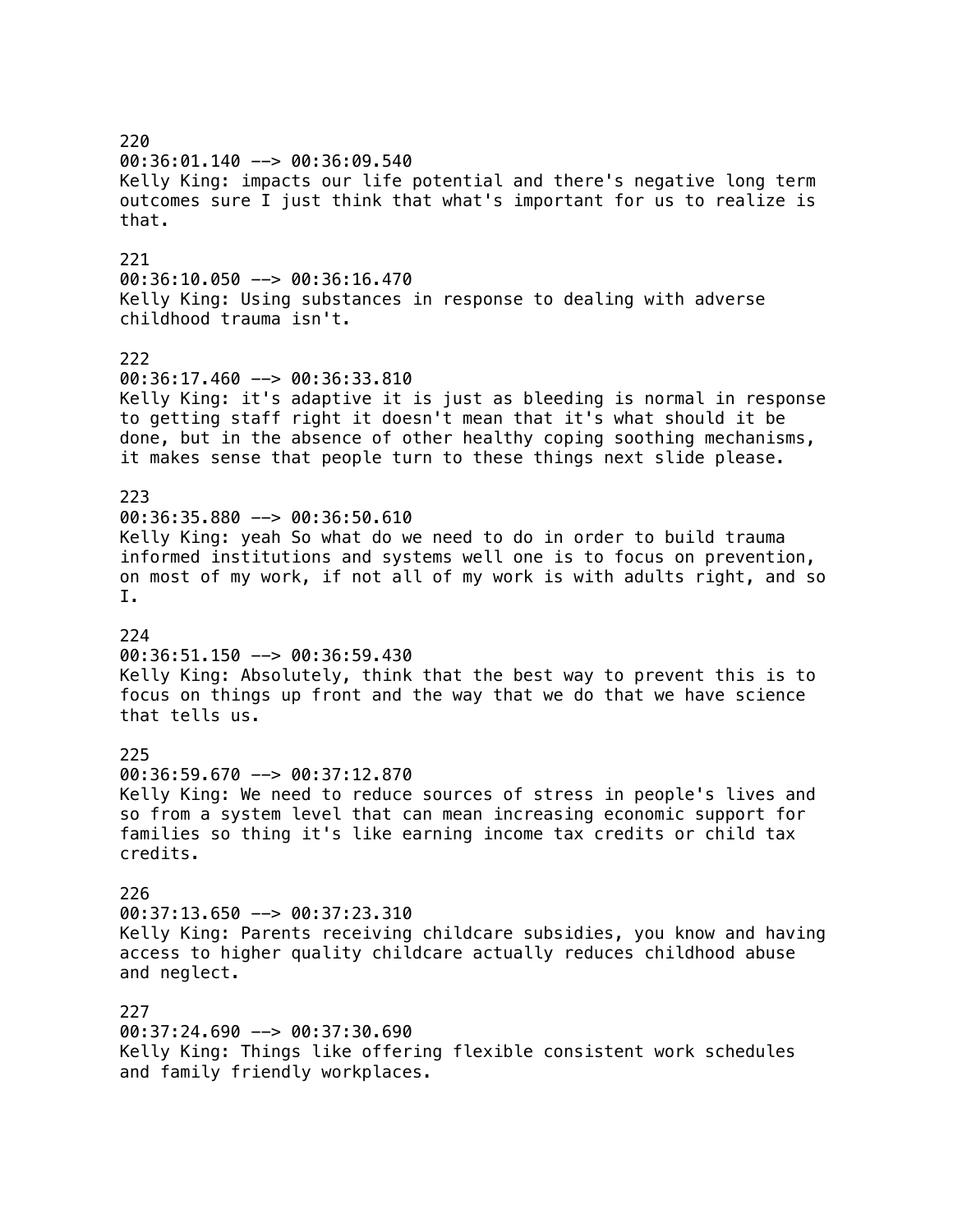228 00:37:31.530 --> 00:37:42.240 Kelly King: Also, you know that making sure that we can foster those strong relationships that are so protective with supportive caregivers or adults in children's lives. 229  $00:37:42.960$  -->  $00:37:52.740$ Kelly King: The other thing that I think we noticed is that screening is so critical right, because then we know what somebody is dealing with. 230 00:37:53.340 --> 00:38:08.910 Kelly King: But screaming on its own is not really going to do anything we need to pair screening with intensive tailored and appropriate interventions and so some really effective ones that we've seen on system levels are home visitation models. 231 00:38:09.480 --> 00:38:24.210 Kelly King: or nurse family partnership models, where you know you send on social workers nurses other providers into the home for women following during the postpartum on and allow them to kind of. 232 00:38:24.870 --> 00:38:36.960 Kelly King: get the support that they need and the information that they need to deal with things like substance use or some of the mental health issues without fear of you know, losing our child and things like that, and they have found. 233 00:38:37.800 --> 00:38:48.930 Kelly King: really like great initial support for interventions like these, I also just want to say that when it comes to addiction so often the systems. 234 00:38:49.470 --> 00:38:56.310 Kelly King: That we use to help people with substance use disorder treatments are often very traumatizing right. 235 00:38:57.030 --> 00:39:12.180 Kelly King: They are set up where they have a tiny little circle called abstinence and you have to fit yourself in there and it's very easy to fail and often people are put out of programs.

236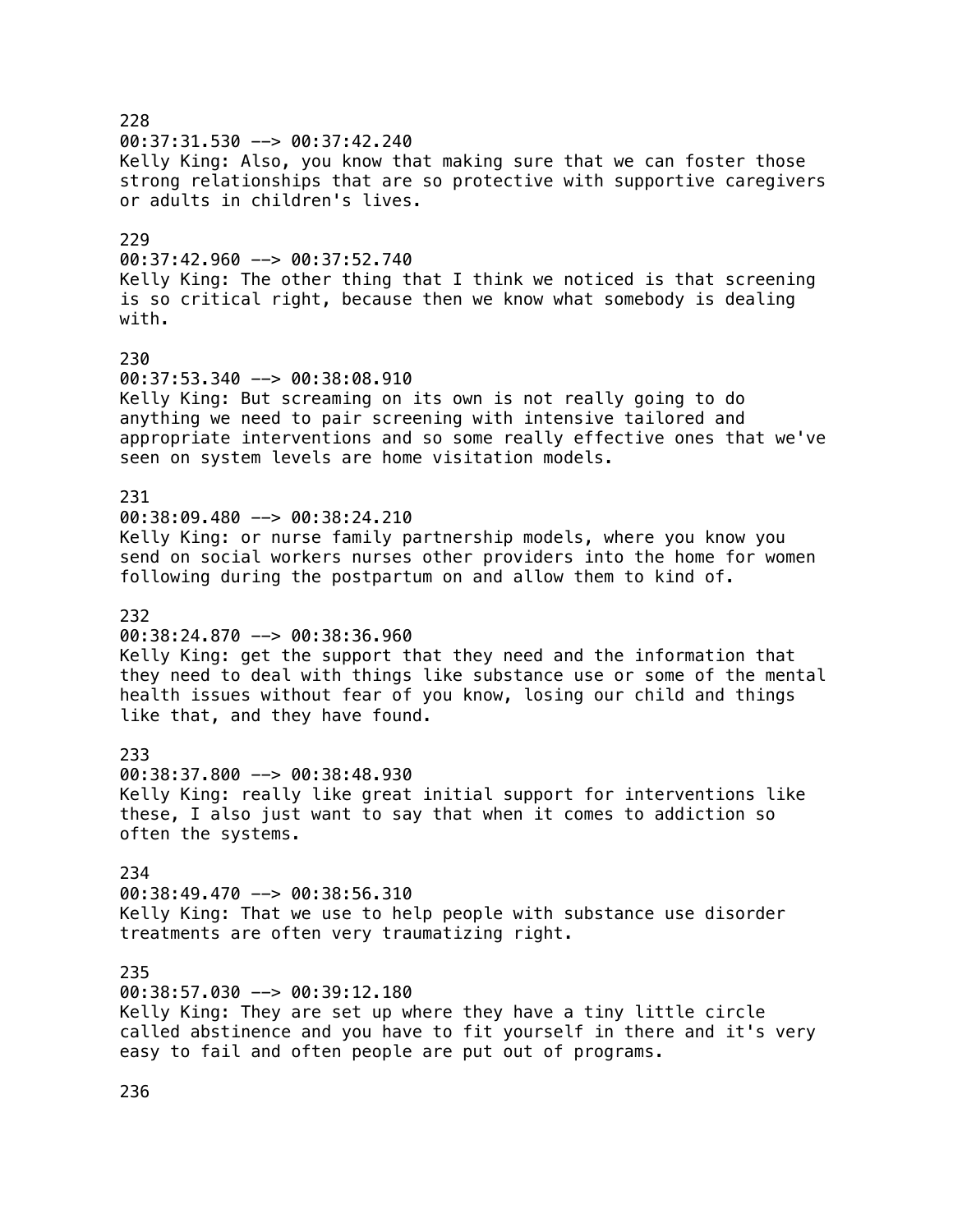00:39:12.960 --> 00:39:24.810 Kelly King: And it is really difficult for them to continue having the opportunities that are needed to make real progress in their life and next slide please. 237 00:39:26.580 --> 00:39:40.980 Kelly King: So you'll see that there are a lot of partners in this area, I want to talk about one partnership that I thought was interesting on when I was with the baltimore city fire department, we it was in. 238 00:39:42.090 --> 00:39:55.560 Kelly King: And fentanyl had just hit the streets there's a huge rise in overdose related fatalities and we decided we noticed that about half of the people who received no oxygen or narc can. 239 00:39:56.190 --> 00:40:02.280 Kelly King: The overdose reversing a drug from first responders refused to go to the hospital following overdubs. 240 00:40:02.520 --> 00:40:15.090 Kelly King: This prevents presents a really critical window of opportunity, and so the idea of being able to link somebody to treatment or services versus not during this time was something we wanted to be able to take advantage of. 241 00:40:15.690 --> 00:40:21.780 Kelly King: In order to do that we did something really centered around Community connectedness. 242  $00:40:22.350$  -->  $00:40:25.500$ Kelly King: And Community based participatory research we. 243 00:40:25.860 --> 00:40:38.610 Kelly King: went out and interviewed all the individuals who had refuse to go to the hospital falling overdose and ask them why, and then we ask them Okay, if you don't want to go to the hospital, what is it that would be helpful to you and. 244 00:40:39.150 --> 00:40:44.850 Kelly King: We found that there were very high levels of stigma that

they experienced in the hospital.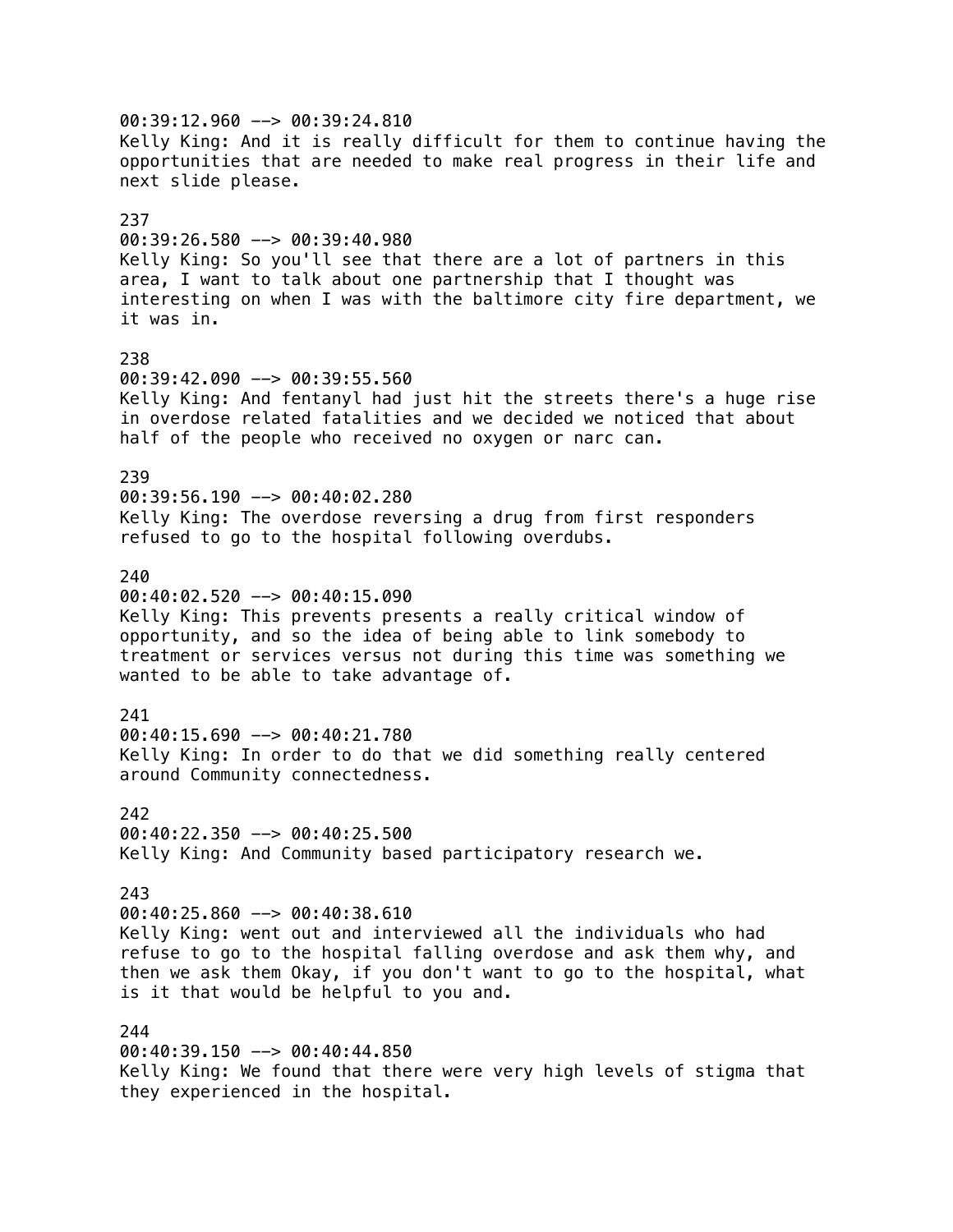245 00:40:45.420 --> 00:40:56.790 Kelly King: There were really imminent feelings of withdrawal, when they received in the lock zone, there were all sorts of really kind of legitimate reasons and so rather than. 246  $00:40:57.660$  -->  $00:41:03.870$ Kelly King: telling them that you know okay well get past that and go to the hospital right no not trauma informed. 247 00:41:04.560 --> 00:41:14.580 Kelly King: We actually changed the way the system was designed and so what we did was we dispatch peer recovery workers to the site of overdoses and we offered. 248 00:41:14.970 --> 00:41:21.720 Kelly King: The option to transport individuals to a stabilization Center that wasn't an emergency department, and it was a diversion from. 249 00:41:22.470 --> 00:41:29.580 Kelly King: Our central booking so just an example of one of the types of partners on but really working in partnership together. 250 00:41:29.790 --> 00:41:41.280 Kelly King: It is a total team effort, and right now, our systems don't really talk to one another, we have different data systems we have different ways of screening, we have different ways of intervening. 251 00:41:41.580 --> 00:41:59.760 Kelly King: And I think that the next step is to really invest in programs that are connecting each of these spreads and responding in a holistic way, so the role of employers faith based institutions and public health agencies as well. 252 00:42:00.900 --> 00:42:02.040 Kelly King: Next slide please. 253 00:42:03.630 --> 00:42:14.130 Kelly King: So I had the opportunity to work on a very cool project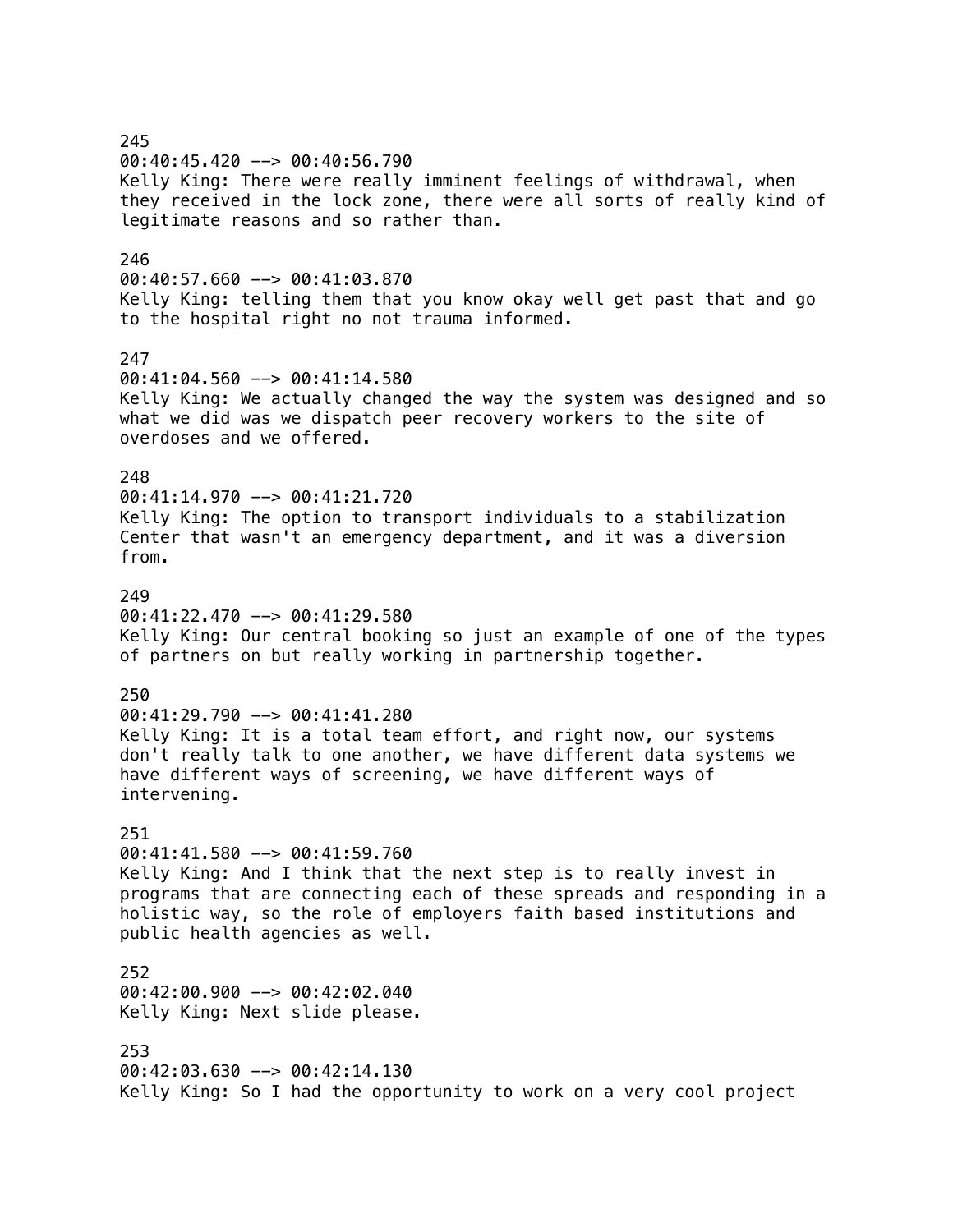with a number of individuals we just returned home from prison in jail in baltimore. 254  $00:42:14.850$  -->  $00:42:30.450$ Kelly King: About half of which had active substance use disorders and we were really looking to create a and build a website where folks could link to available social services in baltimore to help people coming home and linked to treatment. 255 00:42:31.530 --> 00:42:41.010 Kelly King: there's a lot of social services in baltimore and the adverse childhood experiences and the trauma from incarceration and everything that was going on made. 256 00:42:41.400 --> 00:42:54.450 Kelly King: It really difficult and presented very legitimate on anticipated barriers to linking with care, and so what we did was we devised a trauma informed secret shopping tool based around. 257 00:42:55.200 --> 00:43:08.970 Kelly King: principles like safety, transparency and trust collaboration and peer support and we trained on our individuals to go out and to secret shop and administer this tool and see how social service. 258 00:43:09.300 --> 00:43:23.460 Kelly King: agencies and health care agencies and other providers kind of matched up on, there were questions like did you feel physically and emotionally safe in this space, you know how clear did the Agency explain the process to you. 259 00:43:23.790 --> 00:43:30.000 Kelly King: about what it would take to get the help you're looking for, did you feel mistreated or judged in any way during your visit. 260 00:43:31.080 --> 00:43:44.430 Kelly King: And so, basically, we were able to use this information to identify services that we're structuring our policies and procedures in ways that work trauma informed respectful and evidence based. 261  $00:43:44.730$  -->  $00:43:56.310$ Kelly King: but also to work with the ones that weren't to change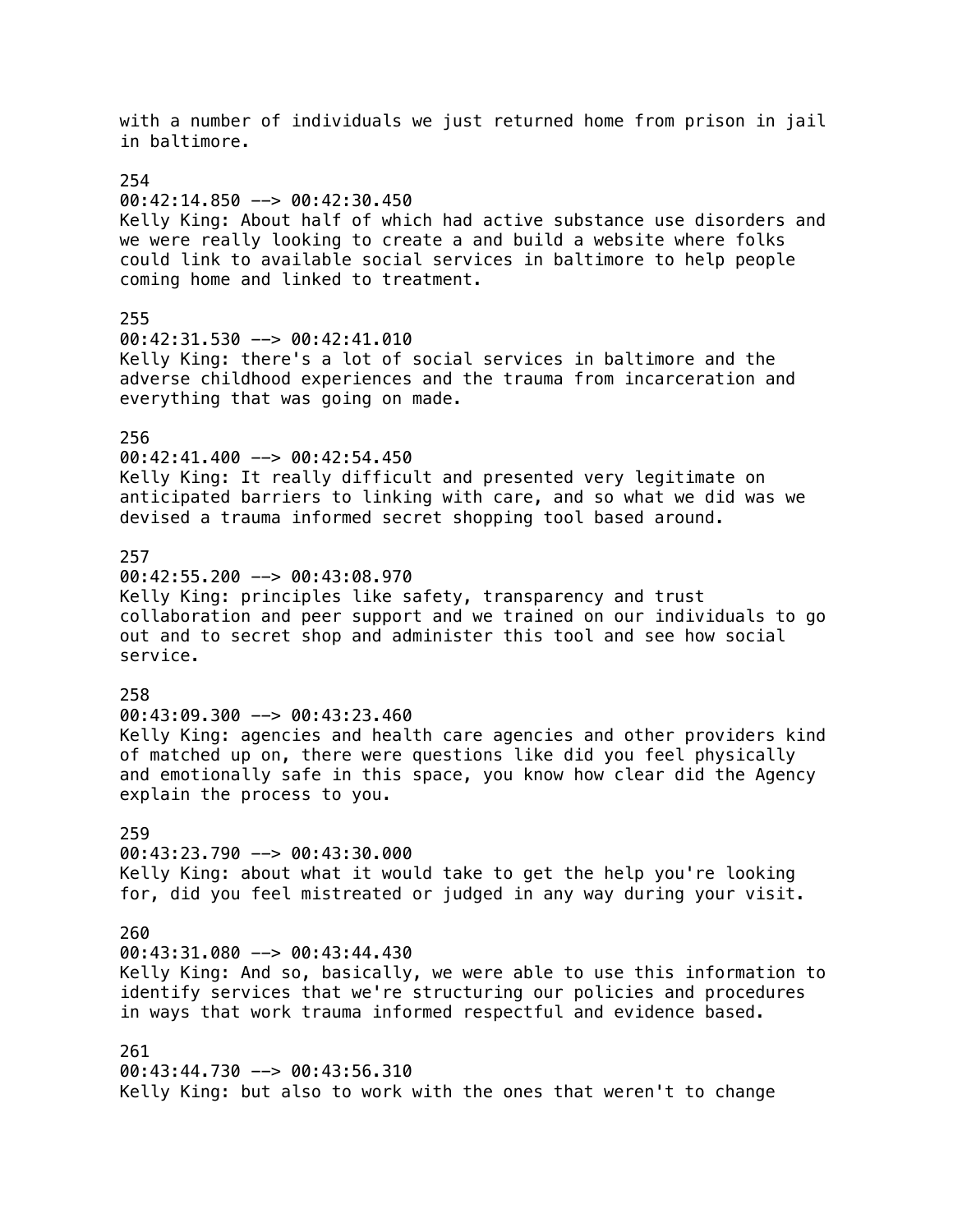their policies and procedures so that they could be more trauma informed, and so one example, there was a domestic. 262  $00:43:57.000$  -->  $00:44:05.430$ Kelly King: Violence resource Center and all of the chairs in the living there in the waiting room were set up around the wall. 263 00:44:05.640 --> 00:44:13.260 Kelly King: So that when somebody walked through the door they walked behind your back, and so the women and the others who are sitting there. 264 00:44:13.590 --> 00:44:21.990 Kelly King: Very unsafe in that environment that we're looking over their shoulder knowing that when you leave or seek help is the highest risk of look at. 265  $00:44:22.590$  -->  $00:44:29.040$ Kelly King: It they were triggered in this space right the cortisol was pumping and a lot of them didn't want to continue. 266 00:44:29.700 --> 00:44:36.270 Kelly King: Seeking services there, so what we can't change as the reality of that situation that's a terrible situation for somebody to be in. 267 00:44:36.480 --> 00:44:57.690 Kelly King: But what you can do is you can change the way the chairs are set up in the waiting room to reduce some of the impacts of interacting in these spaces, and so I just want to give a shout out the individual in the middle here is antwan on he we started this project in. 268 00:44:59.010 --> 00:45:09.150 Kelly King: On he has subsequently been out of prison in jail for all 10 years of his suspended sentence, he has been in recovery. 269 00:45:09.810 --> 00:45:19.050 Kelly King: From opioid use disorder throughout that time and he now started his own nonprofit in baltimore called helping oppressed people excel and.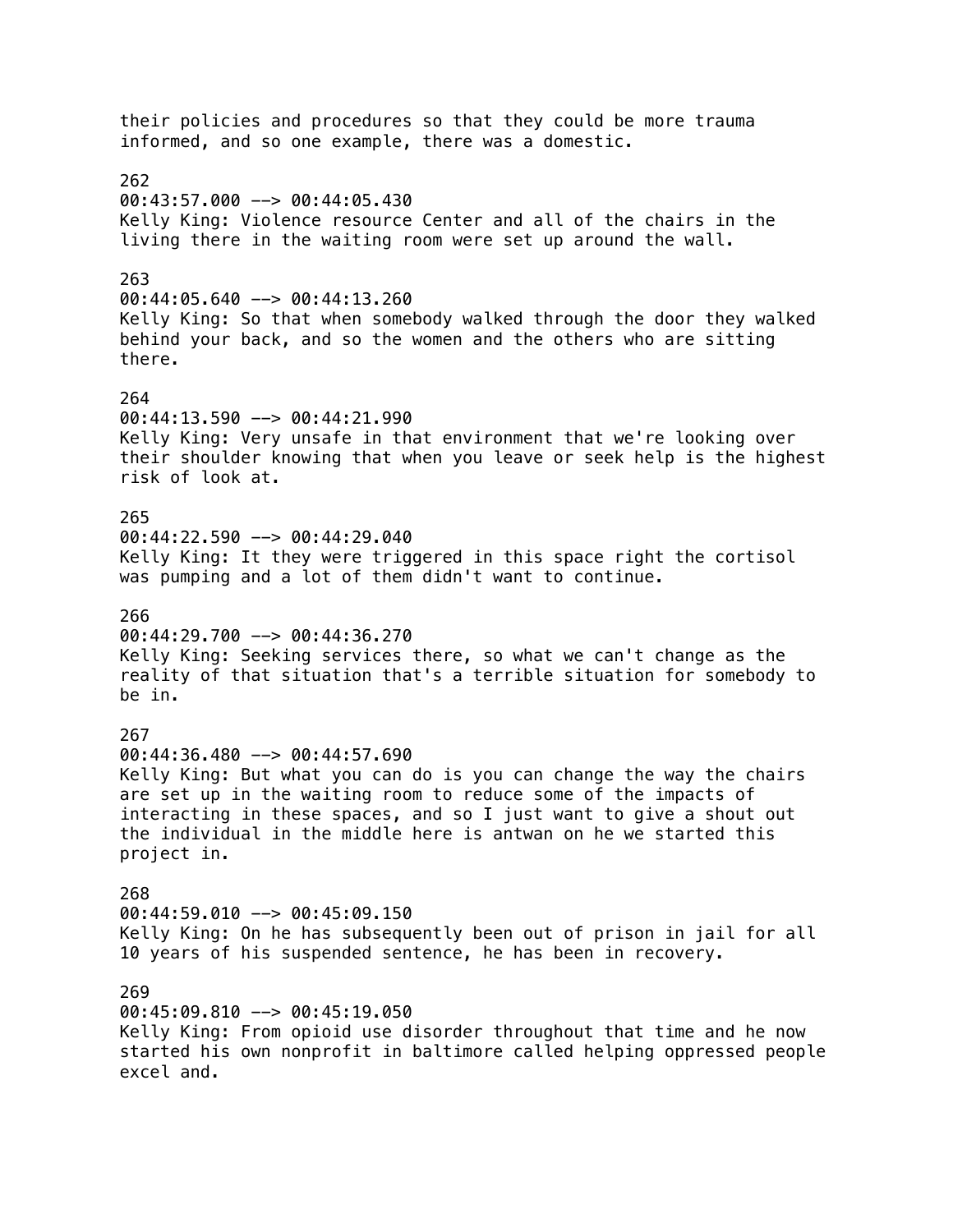270 00:45:19.260 --> 00:45:25.890 Kelly King: It was through this work of bringing people together people with trauma people with adverse childhood experiences. 271 00:45:26.220 --> 00:45:35.490 Kelly King: and saying hey it's makes sense that you would feel terrible in these environments, how can we make these environments ones that are going to serve you. 272 00:45:36.300 --> 00:45:47.550 Kelly King: And then being able to have a voice and really make some change was incredibly inspirational to me so with that I will pause my remarks and turn it back over to you. 273 00:45:50.880 --> 00:45:52.440 Carmen Nevarez: know well, thank you Kelly. 274 00:45:53.730 --> 00:46:06.510 Carmen Nevarez: And brandon That was really great we've got some really good questions from the audience and i'm going to bring a few of them up, please anybody who has a question or comment use the Q amp a feature to make your comment, we turn off chat. 275 00:46:07.470 --> 00:46:22.260 Carmen Nevarez: During these sessions, so that the producers can use it, but you are free to make your comments or or just direct a question to the speakers using q&a so one of the things i'd like you to just go back to really briefly if you don't mind is at talk for a moment. 276 00:46:23.340 --> 00:46:41.970 Carmen Nevarez: Whoever whoever feels most motivated about what the aces researches is is about just what was the what is the, what are the aces studies come from When did they start and how how frequently do they get updated in terms of what the criteria are. 277 00:46:46.740 --> 00:46:47.460 Kelly King: yeah. 278 00:46:49.140 --> 00:46:50.550 Kelly King: So.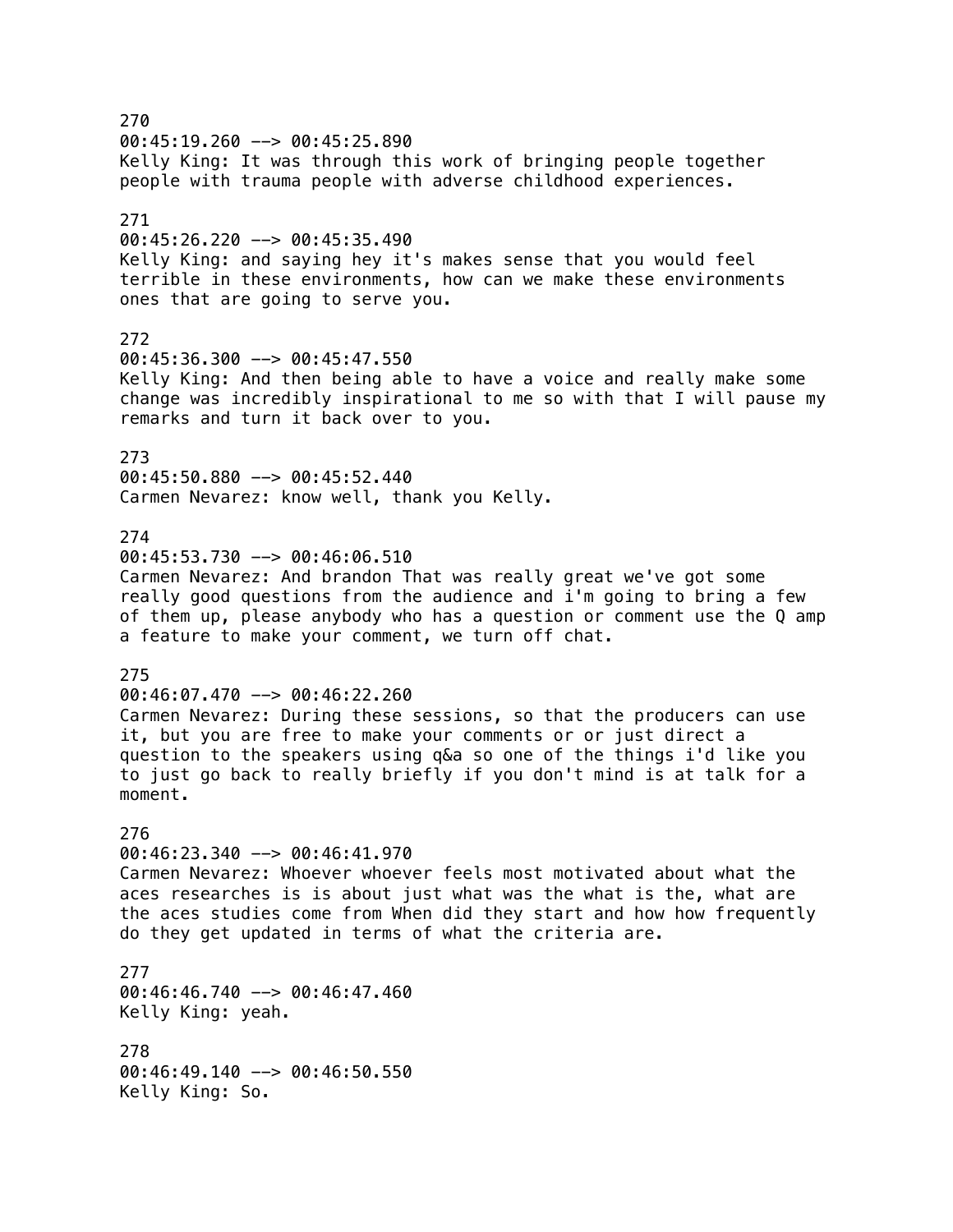279 00:46:51.960 --> 00:46:57.630 Kelly King: I don't know oh starting to do you see all right hi um so is. 280 00:46:57.990 --> 00:47:12.660 Kelly King: That it's a great question um I know that there's about 35 or 50 cents right now that do aces training, and that is based on this original 10 items scale from 1995 I know that. 281 00:47:12.930 --> 00:47:26.790 Kelly King: There has been a lot of talk and States on their own, have chosen to expand on to ask additional questions but i'm going to pause there brandon is there anything else, that you would like to X, I know that you're a trainer. 282 00:47:30.180 --> 00:47:30.630 Brandon Jones: yeah. 283 00:47:31.770 --> 00:47:36.390 Brandon Jones: So, as far as updating, I know that many states have. 284 00:47:37.860 --> 00:47:46.380 Brandon Jones: Many states have done their own versions of aces they're not as big as the original study the original, a study was done in the late 1990s. 285 00:47:46.830 --> 00:47:58.170 Brandon Jones: By to Dr to medical doctors, Dr Anna Dr phil eddie and and that's study they had 17,000 participants they teamed up with the CDC and they teamed up with Kaiser permanente, which is a. 286 00:47:58.830 --> 00:48:10.140 Brandon Jones: insurance company to get that many participants since then we've had smaller scale versions of the research, study that said, like 1000 or 2000 I know here in Minnesota we did one. 287 00:48:10.560 --> 00:48:19.680 Brandon Jones: In 2012 and ahead about 1500 people and then one of the

bigger studies that many people, reference is the Philadelphia Delta.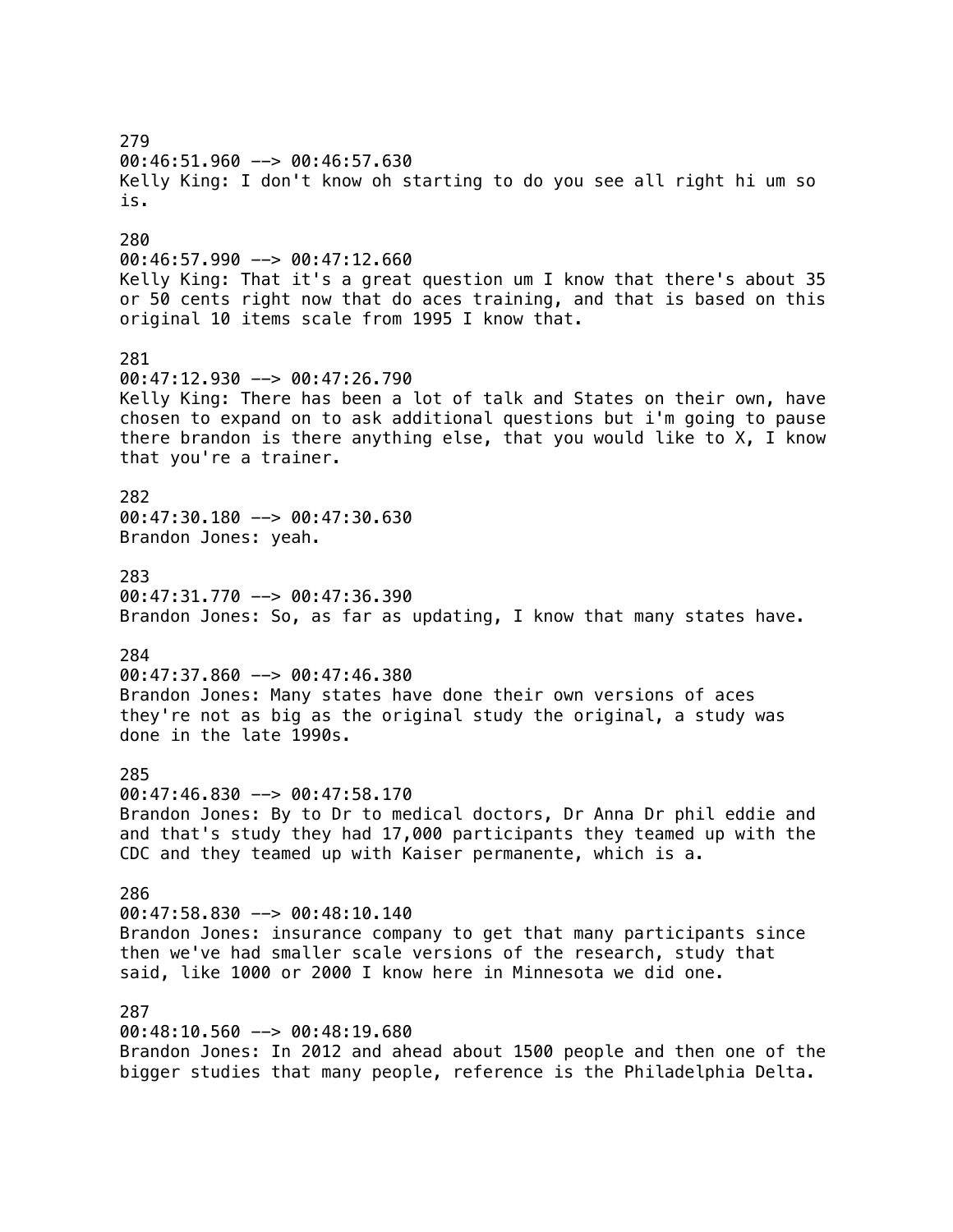288 00:48:20.070 --> 00:48:27.690 Brandon Jones: Delaware study and with that one they had, I believe it was 17,000 participants and they looked at more of an urban population. 289 00:48:28.020 --> 00:48:36.780 Brandon Jones: And a lot of people will reference that one as well, so it doesn't get updated a lot from that original study on that massive list study, but several communities have done their own version. 290 00:48:41.820 --> 00:48:54.780 Carmen Nevarez: I think that's really helpful because sometimes people just wonder, you know where does, where does the term comes from and how how well validated, is it and, and I think you've just indicated that it's it's pretty well validated. 291 00:48:55.320 --> 00:48:55.650 Kelly King: And I. 292  $00:48:56.040$  -->  $00:49:00.690$ Kelly King: wanted to add one thing which was that um you know it. 293 00:49:01.050 --> 00:49:12.330 Kelly King: Is yours and as a screening tool with these 10 questions and that's really supposed to be an opportunity to identify individuals, but you want to ask more questions. 294 00:49:12.570 --> 00:49:30.060 Kelly King: Right, this is just to identify who needs to have a different conversation and more comprehensive assessment, and so, while it might not be inclusive, I do think that it's not going to ask every single thing it is going to give us a an idea of who needs additional intervention. 295 00:49:31.980 --> 00:49:36.510 Carmen Nevarez: yeah that's that's really good I mean putting it in context is really, really important. 296 00:49:37.080 --> 00:49:51.390 Carmen Nevarez: So um let's talk a little bit about how we build better systems Kelly talked for a moment about how you connect peer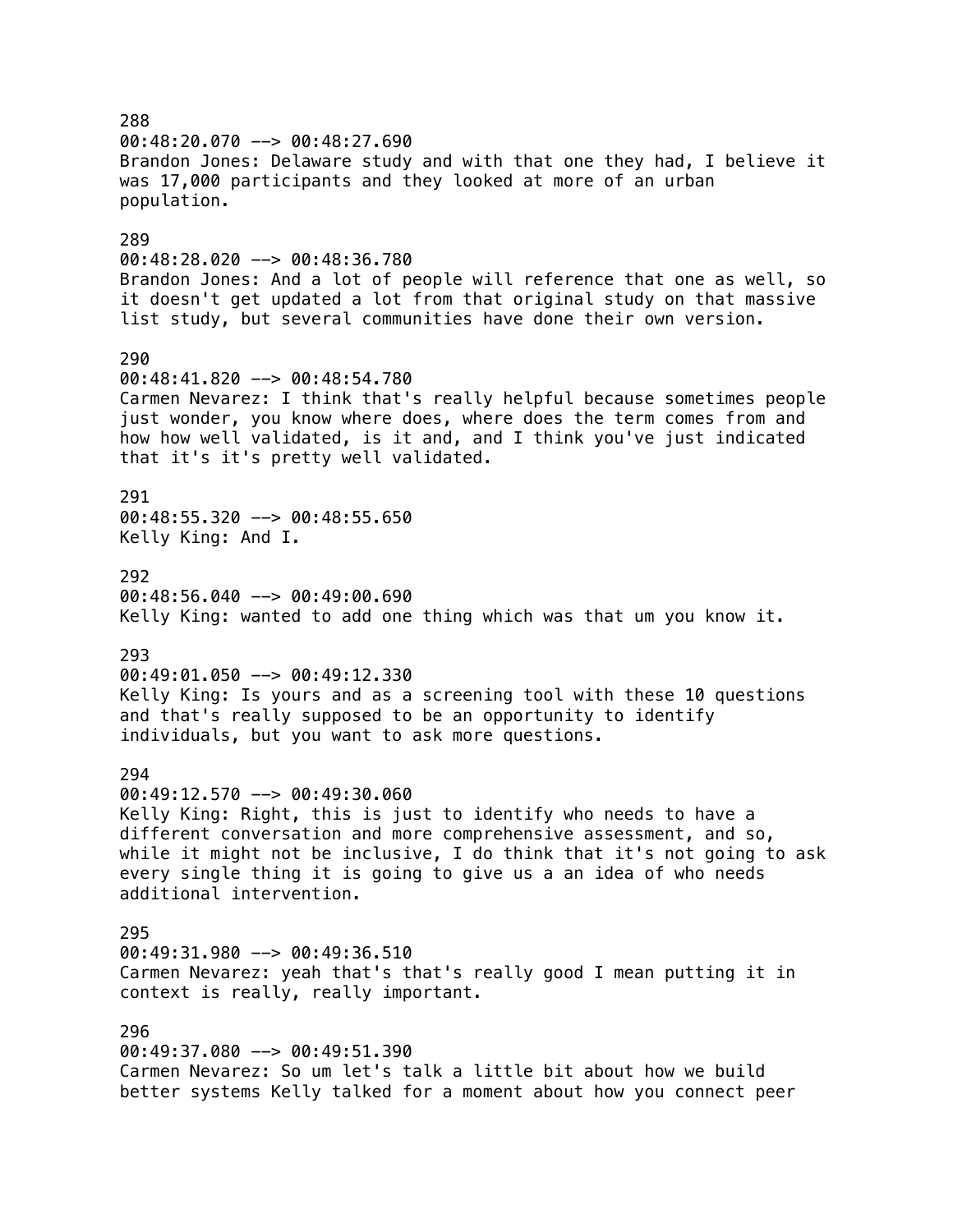recovery stuff with people who are post overdose that's that's a big concern for the folks on this call. 297 00:49:52.260 --> 00:50:03.060 Kelly King: yeah yeah um well you know, I think that what's interesting about changing systems is that it's slow going but it's really impactful right. 298  $00:50:03.720$  -->  $00:50:16.290$ Kelly King: Sometimes changing one policy or how well somebody actually enforce is one of those policies can make a huge difference, and so what we had to do there was we actually worked with. 299 00:50:16.770 --> 00:50:25.320 Kelly King: The state of Maryland our regulatory agency for emergency medical services, and we had to change State law. 300 00:50:25.710 --> 00:50:41.970 Kelly King: To do two things to one allow for additional dispatch of peer resources to the scene, but then also to allow for individuals to be transported somebody somewhere be besides the emergency department, because in Maryland you really only have one choice. 301 00:50:42.540 --> 00:50:53.250 Kelly King: To be able to go to the emergency department or to refuse transport against medical advice, and so what we did was we worked with our behavioral service. 302 00:50:54.000 --> 00:51:02.160 Kelly King: organization in the city behavioral health systems baltimore our local health department our state health department, we also engaged. 303 00:51:02.730 --> 00:51:13.980 Kelly King: Organizations that were peer leadership organizations in baltimore and different States have different you know criteria for actually being called a. 304 00:51:14.520 --> 00:51:20.700 Kelly King: Like accredited peer worker, but we, we also brought in

law enforcement.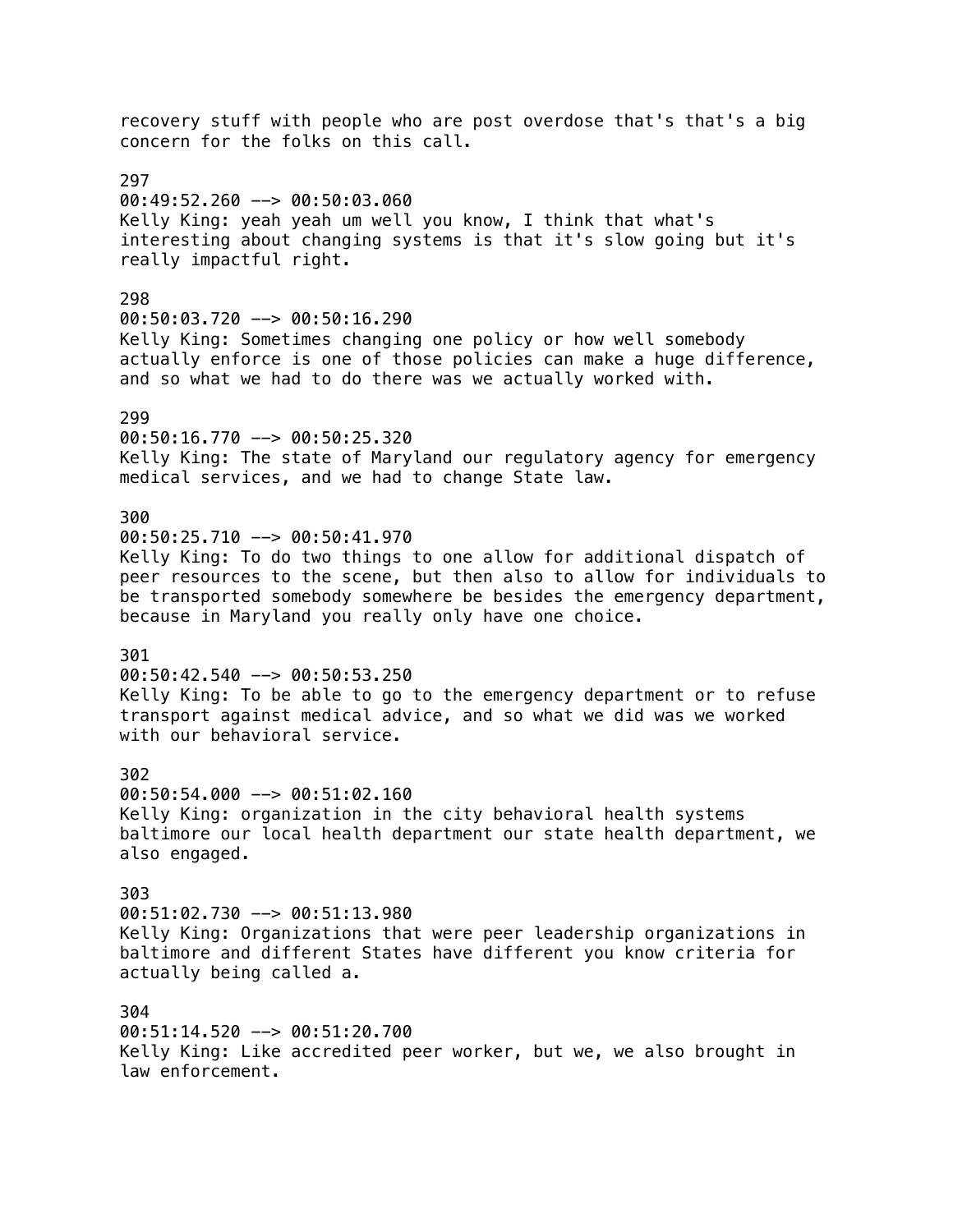305 00:51:21.180 --> 00:51:33.210 Kelly King: We brought in housing, you know we tried to make sure that when we were making a change to the system we were not creating other unintended consequences as a result. 306 00:51:34.020 --> 00:51:37.620 Kelly King: So I would say that the way that you do that. 307 00:51:37.950 --> 00:51:44.790 Kelly King: Ultimately though is having the voices of people with lived experience in that space, there is no way. 308 00:51:44.970 --> 00:51:57.120 Kelly King: that the best of intentions to people with the most PhDs can sit around a table and make a system change that will work, as well as somebody who is operating in that system, day in and day out. 309 00:51:57.510 --> 00:52:09.240 Kelly King: So I think that that was really key being open to understanding that expertise, even when it comes to system change, not just one on one peer intervention is incredibly meaningful. 310  $00:52:10.620$  -->  $00:52:18.930$ Carmen Nevarez: there's a really great question that's come up here that i'd like both of you to comment on overdose prevention work includes working with law enforcement. 311 00:52:19.500 --> 00:52:27.780 Carmen Nevarez: How do you structure, the work so that it's trauma informed and really addresses the mistrust and trauma that so many people of color have with law enforcement. 312 00:52:29.700 --> 00:52:32.700 Brandon Jones: Great question, I think I think Kelly actually just kind of teed that up. 313 00:52:33.090 --> 00:52:39.390 Brandon Jones: That you have to have Community voice in those conversations here out what are those mistrust in those communities, we know that.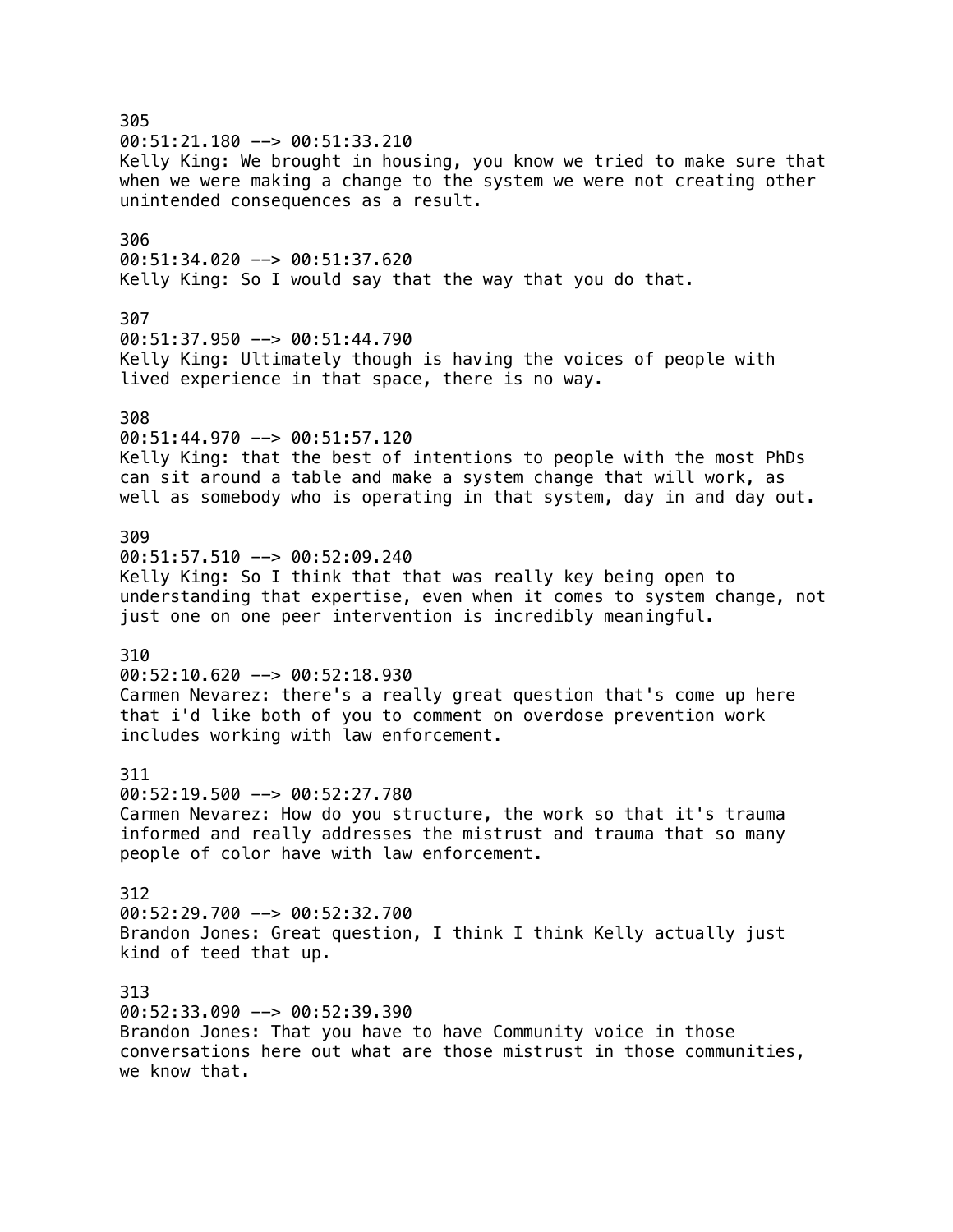314 00:52:39.600 --> 00:52:49.590 Brandon Jones: There are communities all across this nation, who have mistrust with police departments and there's different levels of mistrust, but those police departments are still needed in a lot of those communities, at the same time. 315 00:52:50.130 --> 00:53:00.840 Brandon Jones: One of the things that we've utilized here in the twin cities, I mean we're like the epicenter for police mistress at this point, but we've had a couple of different models and we have a. 316 00:53:01.860 --> 00:53:08.430 Brandon Jones: We have a gun prevention model that brings community and police together, it is very difficult, it does take time. 317 00:53:08.970 --> 00:53:20.520 Brandon Jones: But we also have to hear the voices of the police officers in the stressors of things basically to and understand the jobs that they have you know you go from a car accident to a break into a domestic violence situation to a shooting to. 318  $00:53:20.940$  -->  $00:53:25.410$ Brandon Jones: Like you're floating and that's just one shift and you have all these things that's trauma as well. 319 00:53:25.770 --> 00:53:33.450 Brandon Jones: But then you're also interfacing with the Community who's also dealing and seeing what those things too, and then those two parties collide and hit heads. 320 00:53:33.720 --> 00:53:41.310 Brandon Jones: If they don't understand what each one is going through, how do we ever break through and move forward so sometimes this Community, you know organizations and providers. 321  $00:53:41.490$  -->  $00:53:48.510$ Brandon Jones: We kind of sit in the middle of that sometimes we are on one side or another to maybe trainers or participants and programs or Community members. 322 00:53:48.780 --> 00:54:03.120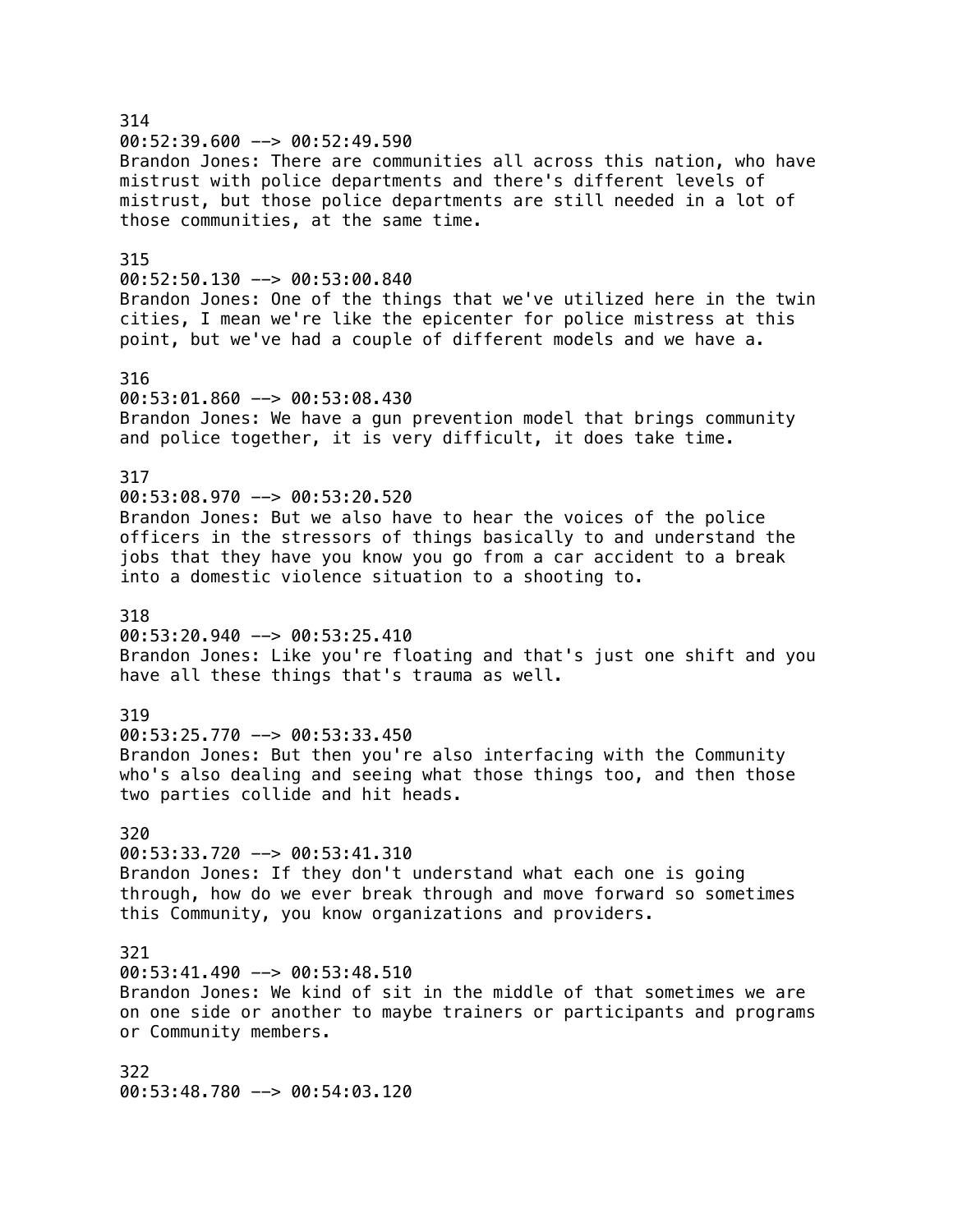Brandon Jones: But we can be that bridge between Community and those police officers, but it does start with conversations and then seeing strategies on how do we work on at least one issue at a time because we're not going to solve all the struggles that come between police and Community engagement. 323 00:54:05.520 --> 00:54:13.770 Kelly King: yeah and I also, I just wanted to shout out there are a couple of programs and thinking of one on, I want to say something libertyville Illinois. 324 00:54:14.310 --> 00:54:29.130 Kelly King: And they've actually allowed individuals to come into the police department and like seek treatment without fear of arrest for drug related offenses and I think that it's really great to. 325 00:54:29.580 --> 00:54:39.000 Kelly King: create situations like that, where people can find resources in the police department, but I also just believe they're going to be other people. 326 00:54:39.240 --> 00:54:47.070 Kelly King: Were that's not going to work for them right and that there needs to be multiple avenues right, and so I think that we need to get. 327 00:54:47.280 --> 00:55:01.830 Kelly King: Police into a place where that can be one avenue, but then we also want to make sure that we have our communities, our behavioral health providers, our primary care physicians you know, wherever that avenue is we need screening connection linkage to care. 328 00:55:03.810 --> 00:55:21.450 Carmen Nevarez: So one of the things that both of you talked about was the Community connectedness issue, and I wonder if each of you could talk about some specific steps that Community organizations and Members can take in order to make that shift to prioritize Community connectedness. 329 00:55:24.570 --> 00:55:32.130 Brandon Jones: One thing that i've seen with a few organizations is people are getting more information understand of human centered design.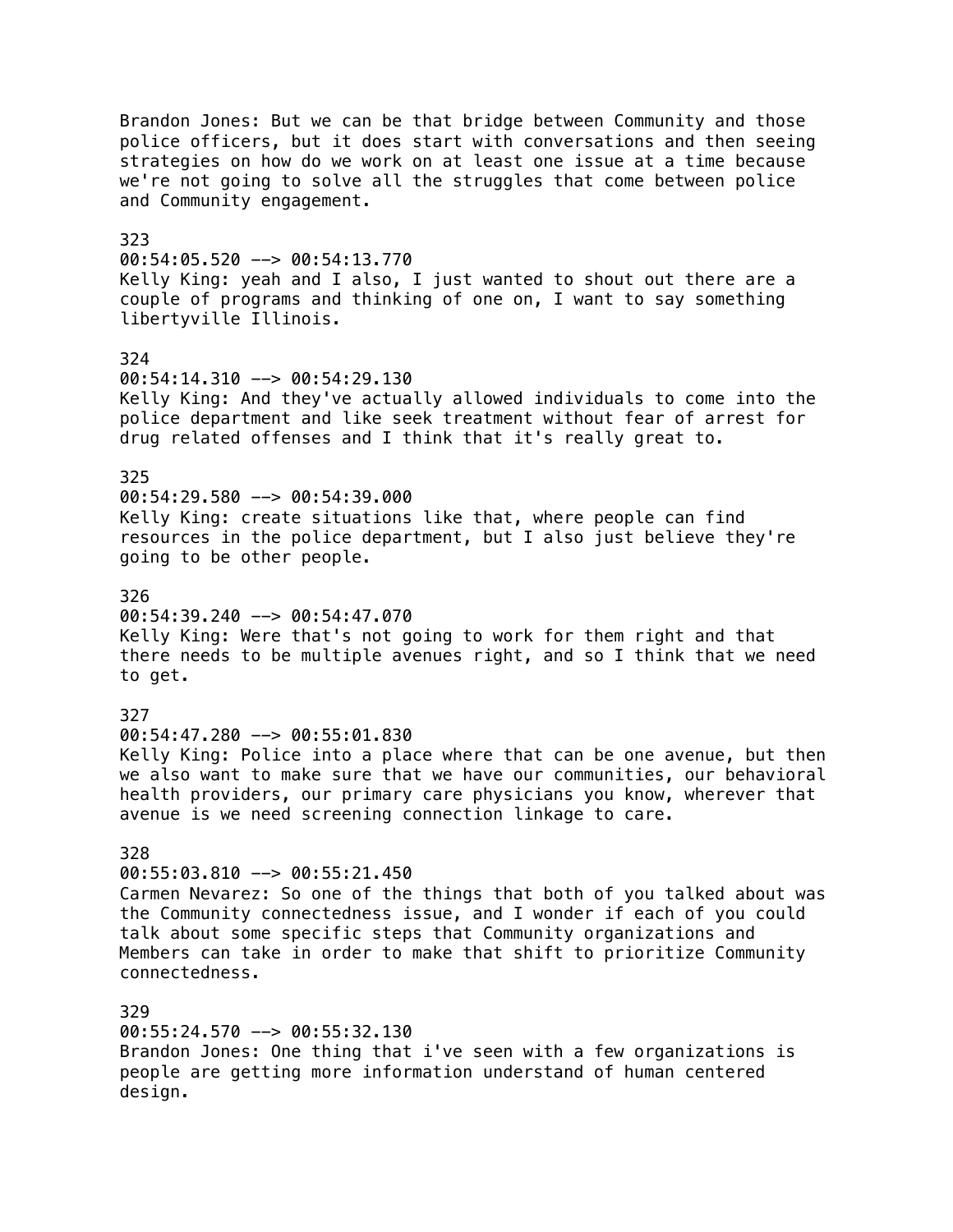330 00:55:32.490 --> 00:55:41.250 Brandon Jones: And they're inviting and clients they're inviting and Community members they're inviting and Community Members I sit on boards and to be on their boards and involved in programming. 331 00:55:41.580 --> 00:55:49.800 Brandon Jones: And then they're inviting in those providers that touch base on offer those services and they're bringing them into the same space to solve specific problems. 332  $00:55:50.040$  -->  $00:55:59.250$ Brandon Jones: I think that that is a great tool and a great model to utilize to get people who normally would only come in contact to deal with the issue in a crisis moment. 333 00:55:59.610 --> 00:56:07.770 Brandon Jones: actually dealing with the issue and thinking it out when the crisis isn't present and that allows us to kind of move forward on issues and find strategies and solutions. 334 00:56:08.070 --> 00:56:20.910 Brandon Jones: That may not have been seen or may not have had enough leverage or voice to move forward so that's just one model and one strategy that can be utilized and I encourage a lot of people to to look at human centered design as an approach. 335 00:56:21.840 --> 00:56:33.090 Kelly King: yeah absolutely we have a and are in the process of always building our people with lived experience Advisory Board and exactly as you said, brandon on. 336 00:56:33.480 --> 00:56:48.270 Kelly King: These are individuals that are weighing in on the day to day right like the boring stuff not always just who you're calling in a moment of crisis, in order to kind of design programs intentionally in order to make those kind of quick changes. 337 00:56:48.690 --> 00:56:54.150 Kelly King: So yeah absolutely I think um I think it's one of those

things, also where.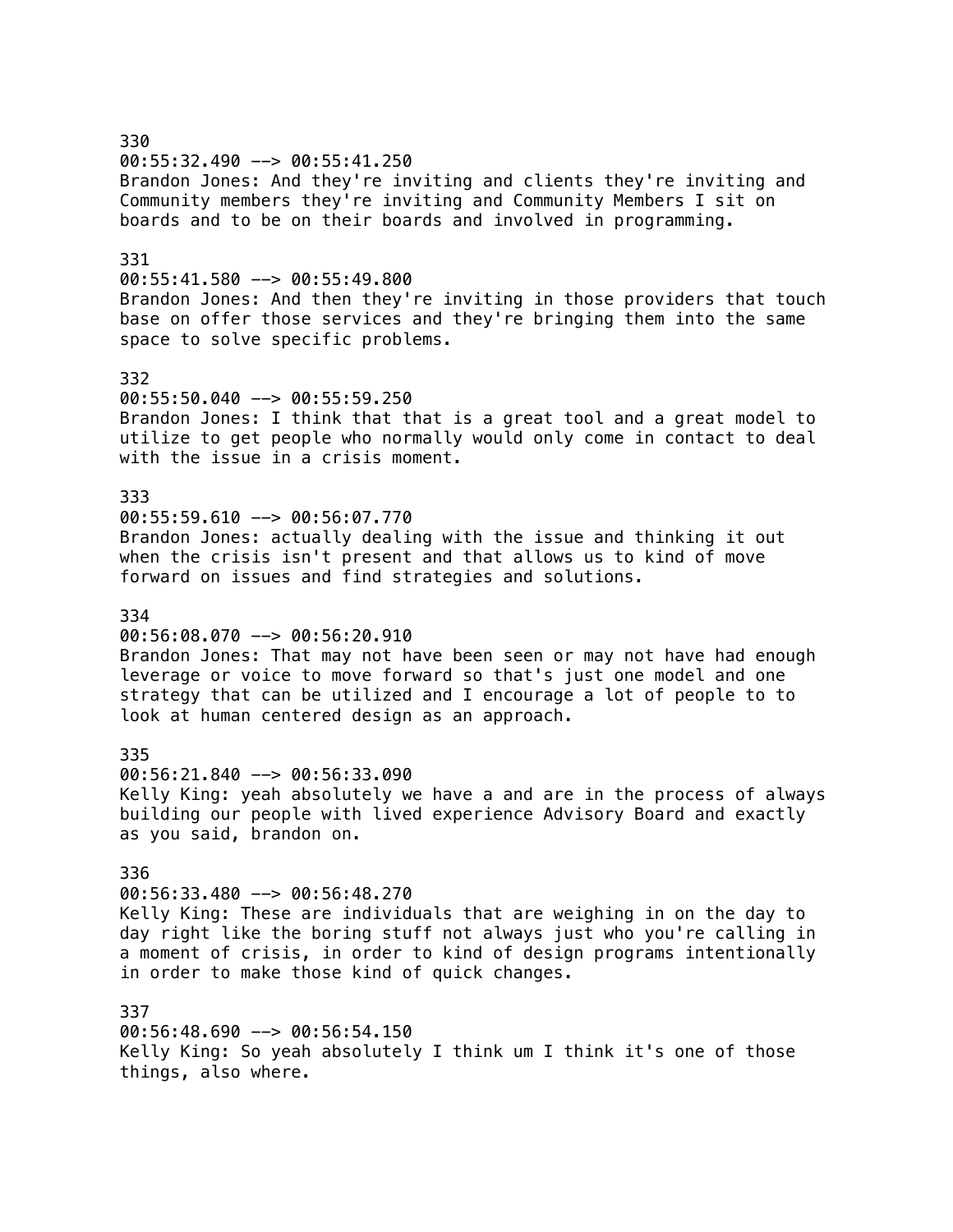338 00:56:54.810 --> 00:57:02.760 Kelly King: The proof is a little bit in the pudding you know you might have a little bit of pushback right from bringing in people who have lived experience. 339  $00:57:03.360$  -->  $00:57:10.260$ Kelly King: And then having them make decisions within an organization that they're not a part of but then you see and i've worked with. 340 00:57:10.830 --> 00:57:18.720 Kelly King: organization they've seen the benefits and they've seen that it helps you know, and then you just kind of start to get the buy in. 341 00:57:19.530 --> 00:57:23.880 Kelly King: And I think it's just the type of thing, where you have to make a decision from the top down to value. 342  $00:57:24.450$  -->  $00:57:39.810$ Kelly King: That community is at the heart of this work, because ideally without that connectedness you can have the best screening tool, you can have the best program you can have everything and it's not going to have legitimacy within the populations that you're seeking to help. 343 00:57:41.370 --> 00:57:54.330 Carmen Nevarez: So another good question here what policies are associated with an equities regarding ace aces and St do you do and what can state agencies do to address these disparities. 344 00:57:57.090 --> 00:58:01.530 Brandon Jones: That that's a big question and I don't have time to get into it, but just quickly. 345  $00:58:01.860$  -->  $00:58:10.590$ Brandon Jones: You know, there are a lot of policies housing is a bit you know a lot of policy around housing, especially as many states are coming out of this eviction moratorium. 346 00:58:10.920 --> 00:58:17.970 Brandon Jones: Unfortunately i'm expecting to see a lot of adverse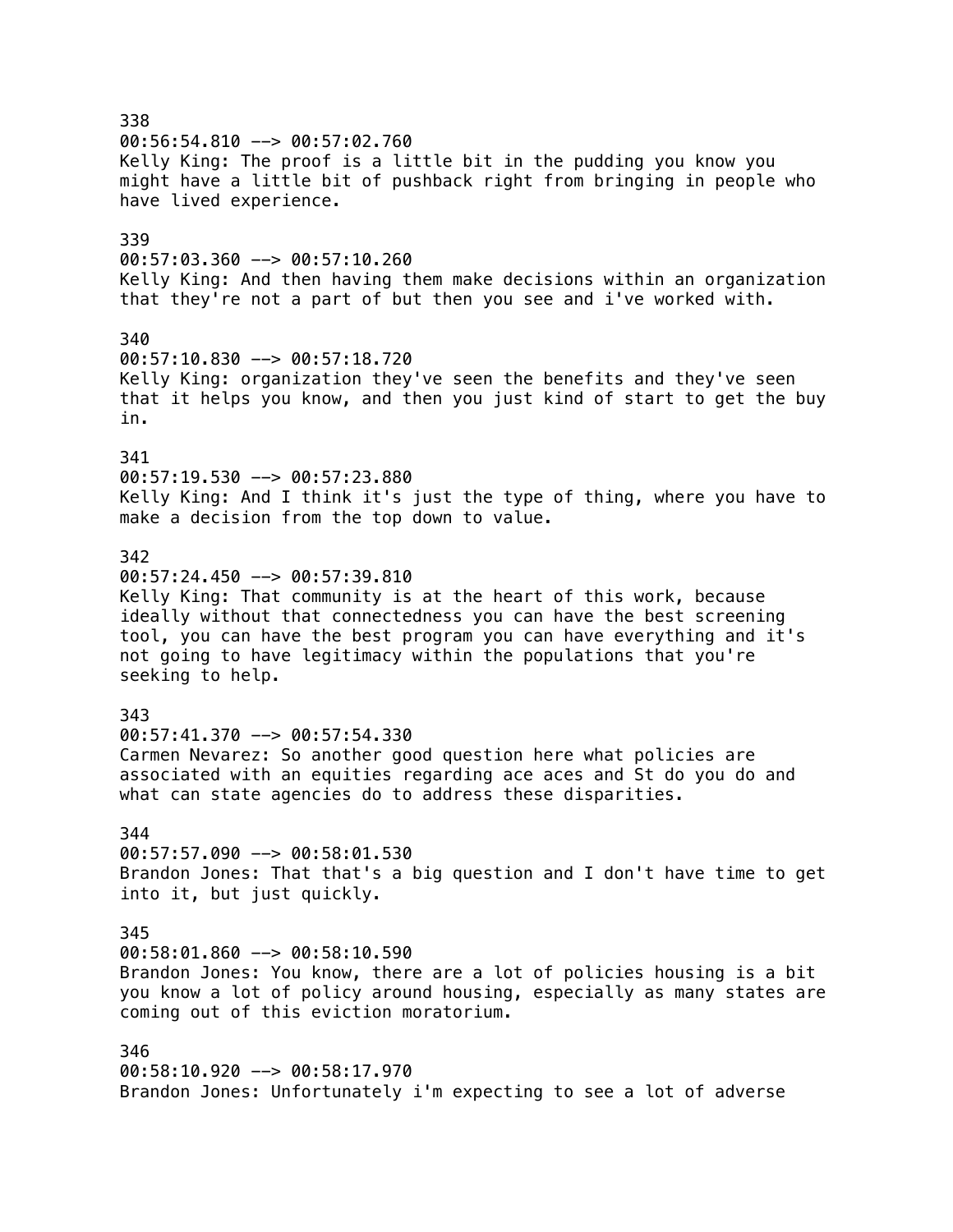situations on unfortunately happen out of this because financially, people are going to be. 347 00:58:18.210 --> 00:58:24.990 Brandon Jones: hurt when you have to pay, you know eight to years month to rent back pain like there's a lot of troubles, and a lot of issues that can show up. 348  $00:58:25.650$  -->  $00:58:33.180$ Brandon Jones: I think that educational policies as well around families that are highly mobile is going to be another thing that we have to look at. 349 00:58:33.420 --> 00:58:43.260 Brandon Jones: Because when families are in distress, do the policy issues, and then they have other systems coming in trying to figure out what's going on, unfortunately, it can lead to things like addiction, it can lead to. 350 00:58:43.710 --> 00:58:49.740 Brandon Jones: violence in the home and other types of abuse, because of those additional pressures from outside the home coming inside. 351 00:58:52.230 --> 00:59:03.030 Kelly King: yeah The only other things that I would add, you know schools have been doing a lot of the universal a screening social emotional learning, I think that um. 352 00:59:03.360 --> 00:59:10.710 Kelly King: But when it comes to states and what they can do I think a lot of it does come down to things like God. 353 00:59:11.040 --> 00:59:16.260 Kelly King: makes reducing stress and increasing economic stability right, we know that these. 354  $00:59:16.560$  -->  $00:59:28.410$ Kelly King: there's a direct correlation with social determinants of health, and so I do think that states have a role in and looking at some of the policies like the ones that you know mentioned earlier around like.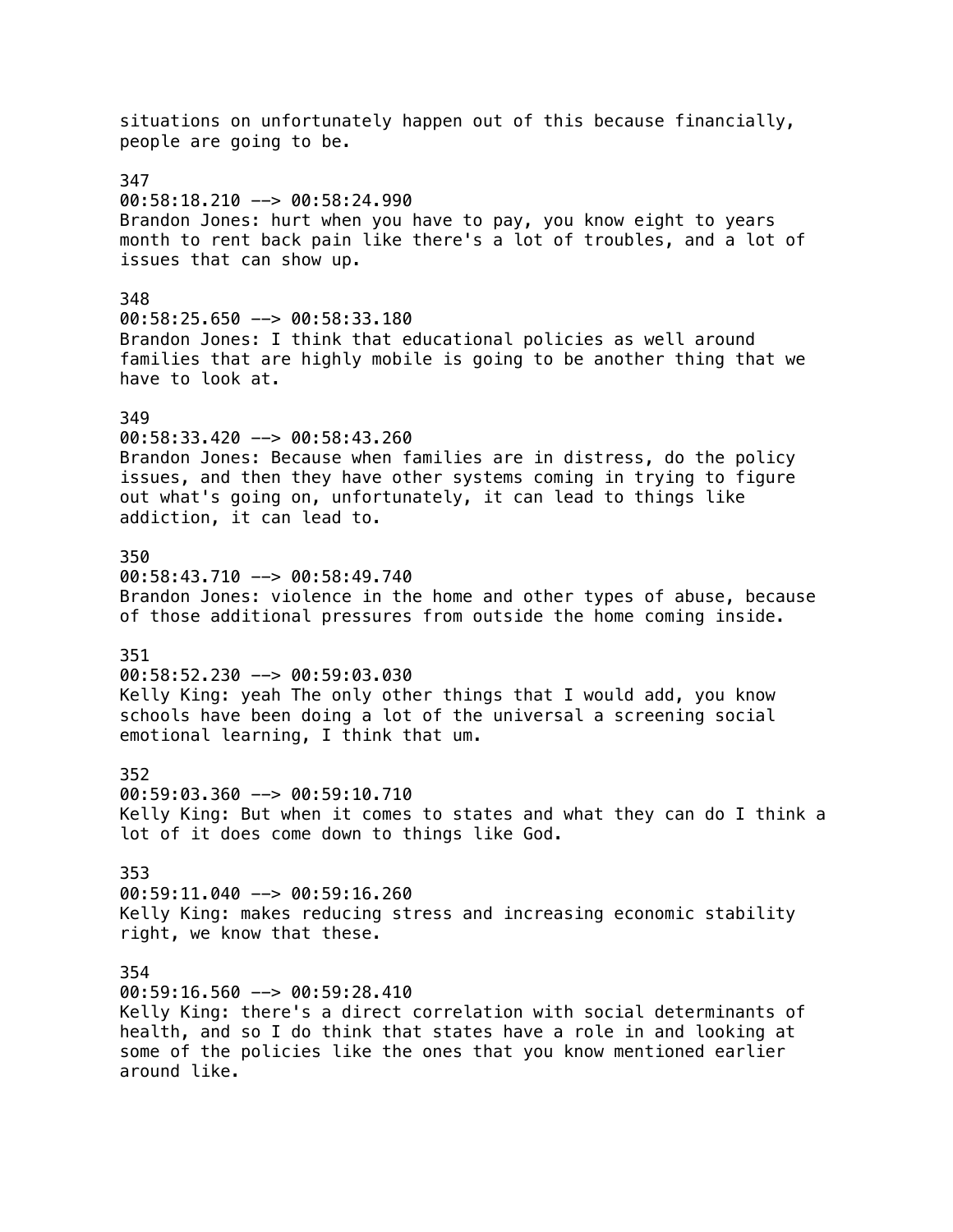355  $00:59:28.770$  -->  $00:59:39.960$ Kelly King: Are the income tax credits and things like that paid time off from work on these things that reduce stress overall are going to reduce adverse childhood experiences. 356 00:59:41.610 --> 00:59:52.290 Carmen Nevarez: Well, this is a really, really huge topic and we've only just touched the surface and I know that we're going to be coming back to it, a number of times, I want to really thank the audience for their very thoughtful. 357 00:59:52.920 --> 01:00:06.480 Carmen Nevarez: comments and questions and and apologize that we didn't get to all of them, but thank you again for participating it always helps when when you make this a conversation that can go that can go two ways. 358 01:00:07.620 --> 01:00:09.030 Carmen Nevarez: I would like to. 359  $01:00:10.410$  -->  $01:00:18.000$ Carmen Nevarez: Just really say both brandon Jones and Kelly King from the bottom of my heart for bringing these really. 360 01:00:19.440 --> 01:00:34.320 Carmen Nevarez: Really, thoughtful stories and helpful examples of how we can start to incorporate some bigger thinking around aces and the work that we're doing in order to prevent overdose deaths and and really tried to address. 361 01:00:35.430 --> 01:00:50.010 Carmen Nevarez: To address the issue of substance use in our communities it's it's a many faceted animal and there's a lot of work to do on it so just to close this up for today, I want to just go to the next slide. 362 01:00:52.350 --> 01:00:53.160 Carmen Nevarez: Thank you. 363 01:00:54.420 --> 01:00:57.510 Carmen Nevarez: We urge everybody to come, you know sign up for the